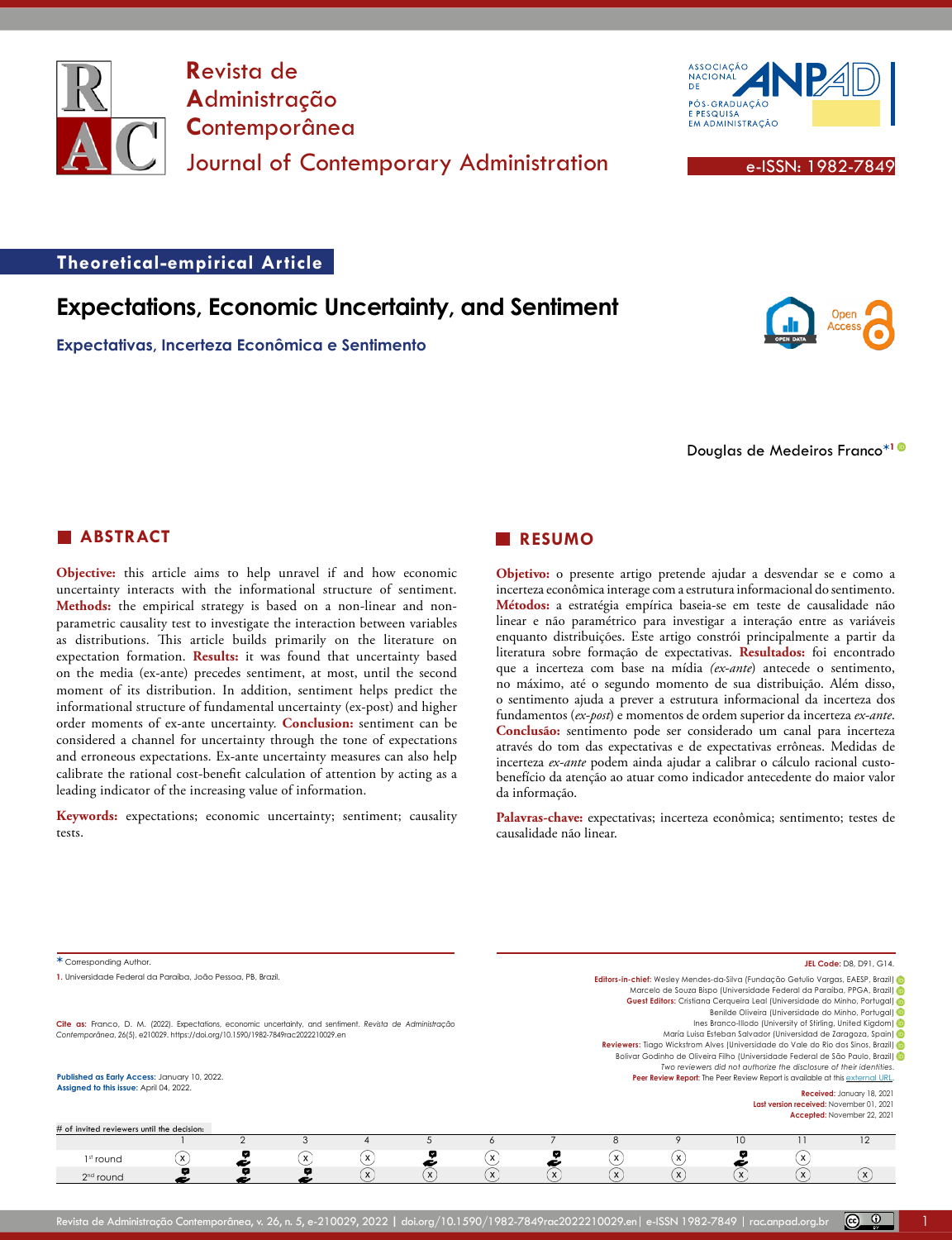## **INTRODUCTION**

Sentiment is defined as the optimistic or pessimistic tone of expectations, capable of impacting production, consumption, investment, inflation, and stock prices, in part without basis on economic fundamentals. In this case, when the sentiment is not justified by the facts, the expectations turn out to be erroneous. Therefore, sentiment has an expectational (ex-ante) and composed nature, formed by a rational and an irrational component ([Barsky & Sims, 2012;](#page-14-0) [Lahiri & Zhao, 2016;](#page-15-0) Nowzohour & Stracca, 2020; Verma & Soydemir, 2009).

It is also known that the expectations formation process occurs largely as a reaction to *news* (information) ([Friedman, 1979;](#page-15-1) Pearce & Roley, 1985), but *noise* also affects expectations ([Chahrour & Jurado, 2018;](#page-14-1) Nowzohour & Stracca, 2020). The greater difficulty in distinguishing information from noise is a possible mechanism by which economic uncertainty produces erroneous expectations and inefficient decisions ([Banerjee](#page-14-2)  [& Green, 2015;](#page-14-2) [Black, 1986](#page-14-3); [Daniel, Hirshleifer, &](#page-14-4)  [Teoh, 2002](#page-14-4); [Daniel, Hirshleifer, & Subrahmanyam,](#page-14-5)  [2001;](#page-14-5) [Kahneman & Tversky, 1973;](#page-15-2) [1982;](#page-15-3) [Kumar, 2009;](#page-15-4) Nowzohour & Stracca, 2020).

In addition, seminal literature related to heuristics and biases approach considers situations of uncertainty as a factor that triggers irrationality in the expectations formation process ([Black, 1986](#page-14-3); [Kahneman & Tversky,](#page-15-2)  [1973;](#page-15-2) [1979;](#page-15-5) [1982](#page-15-3); [Kahneman, 2003;](#page-15-6) [Keynes, 1936](#page-15-7); Tversky & Kahneman, 1974). For [Kahneman and Tversky](#page-15-2)  [\(1973](#page-15-2); [1979\)](#page-15-5) and [Black \(1986\)](#page-14-3), uncertainty is closely associated with noise and irrationality in expectations. Nevertheless, empirical research that explicitly aims to elucidate the relation between uncertainty and sentiment is rare, so that this relation remains theoretically and empirically obscure ([Baker, Bloom, & Davis, 2016](#page-13-0)).

In turn, economic uncertainty is defined as situations in which, for a given set of courses of action, the probabilities that certain outcomes will occur is unknown. Under uncertainty, drawing future scenarios is possible, but it is not possible to estimate the probabilities of realization of these scenarios [\(Knight, 1921](#page-15-8)). In fact, it is not known exactly which measure is closest to the true latent generating process of economic uncertainty; however, as in the case of sentiment, some proxies have been developed allowing for new empirical tests ([Baker](#page-13-0)  [et al., 2016](#page-13-0); [Jurado, Ludvigson, & Ng, 2015](#page-15-9)), as in the present article.

It can be seen that the research agenda on sentiment remains active, committed to developing an understanding of its informational structure, its determinants, its effects, and the construction of new measures for sentiment ([Alti](#page-13-1) 

### [& Tetlock, 2014](#page-13-1); [Kaplanski & Levy, 2017;](#page-15-10) Shen, Yu, & Zhao, 2017; Sibley, Wang, Xing, & Zhang, 2016).

This article aims to help clarify 'if' and 'how' sentiment can be considered another channel through which uncertainty can impact markets. Through an empirical approach, it explicitly addresses the relation between uncertainty and sentiment from measures of uncertainty and sentiment for Brazil. The proposed objective also implies the identification of a possible mechanism for the 'correction' of erroneous expectations.

The present investigation also suggests the possible extraction of proxies for the irrational component of sentiment from measures of uncertainty with informational content related to expectations. In this context, it is plausible to speak of construction of measures for noise, in the sense of [Black \(1986\)](#page-14-3) — a measure that does not yet exist in the empirical literature. The most suitable measures of sentiment and uncertainty for empirical studies in the Brazilian economy were also identified.

Based on the results, it is possible to point out a new look at the practical usefulness of ex-ante economic uncertainty indicators, as they can signal the moment of obtaining gains with the allocation of greater attention to information. This is because greater attention can nudge the expectations formation process toward rationality, in order to promote efficiency in decisions [\(Gigerenzer & Gaissmaier, 2011](#page-15-11); Löfgren & Nordblom, 2020; Sims, 2003). ). In this way, uncertainty measures can help calibrate the rational cost-benefit calculation about obtaining information. The findings obtained here contribute to the literature on nudging and choice architecture.

In short, this article innovates by (a) explicitly dealing with the dynamic relationships between the informational structures of uncertainty and sentiment, as well as the economic interpretation of these relations; (b) assigning a new function to ex-ante economic uncertainty measures; and (c) pointing out a possible path for the construction of 'noise' measures, in the [Black's \(1986\)](#page-14-3) sense, so far non-existent in the literature and capable of providing new tests, especially for sentiment and nudging models.

To investigate the existence of dynamic causal relations between uncertainty and sentiment, the nonlinear and nonparametric causality tests developed by [Diks and Panchenko \(2005](#page-14-6); [2006](#page-14-7)) were used and, as well as the three-step testing strategy suggested by [Bekiros](#page-14-8) [and Diks \(2008a](#page-14-8); [2008b\)](#page-14-9), in a complementary way. These methodological procedures allowed evidence of Granger causality relations involving moments of higher order of the distributions, which can reveals the informational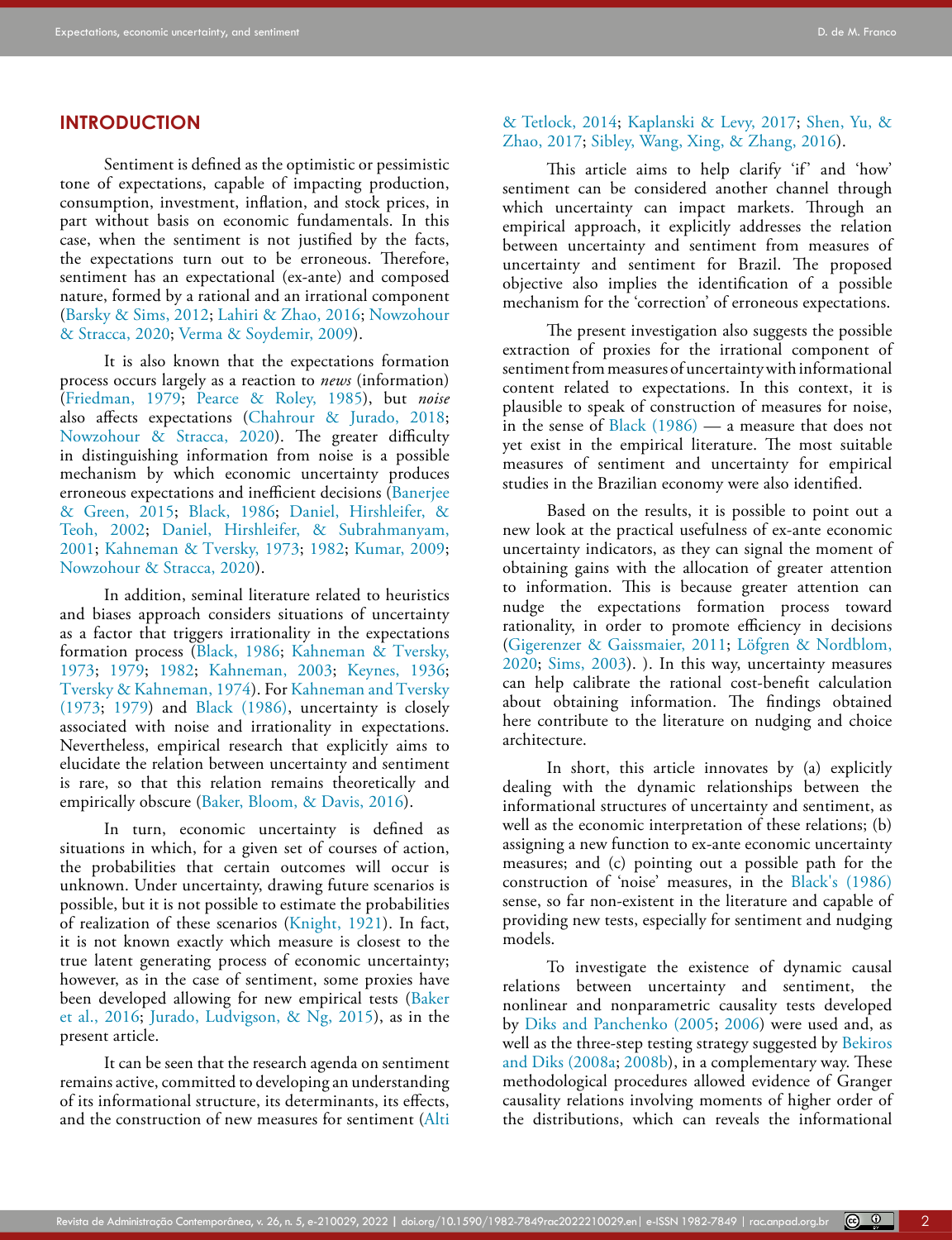structure of the variables ([Bekiros & Diks, 2008a;](#page-14-8) [2008b;](#page-14-9) Shefrin, 2008).

In addition to this introduction, the following section surveys the relevant literature; the third section sets out the empirical procedures; the forth section reports and discusses the results of the empirical analysis; finally, the final considerations highlight the findings and their implications.

## **LITERATURE REVISION**

# Relationship between uncertainty and sentiment

The process of expectations formation and decisionmaking by economic agents (consumers, entrepreneurs, governments, experts, and risk investors) depends on the information set available and information reactions. However, for expectations and decisions to be considered rational (and efficient), the decision-maker needs to have a complete understanding of the 'true' economic model, constantly follow the latest information, and efficiently process this information [\(Friedman, 1979;](#page-15-1) Pearce & Roley, 1985).

Agents commonly obtain a sight of the economy from media news, so the media strongly influences the formation and updating of expectations [\(Alti &](#page-13-1)  [Tetlock, 2014;](#page-13-1) [Carroll, 2003;](#page-14-10) [Doms & Morin, 2004;](#page-14-11) [Friedman, 1979;](#page-15-1) Pearce & Roley, 1985; Rambaccussing & Kwiatkowski, 2020; Tetlock, 2007).

Intuitively, agents' expectations can be represented according to probability theory and probability density functions. [Haddow, Hare, Hooley and Shakir \(2013\)](#page-15-12) suggest that the result perceived as most likely is represented by the first moment of distribution, associated with the level of confidence of economic agents. The dispersion of results perceived by agents as more likely (second moment) is related to uncertainty.

It should be noted that shocks to uncertainty would rarely be dissociated from shocks at other moments in the distribution, especially during crises ([Haddow, Hare,](#page-15-12)  [Hooley, & Shakir, 2013;](#page-15-12) [Ilut & Schneider, 2014\)](#page-15-13). More precisely, uncertainty is defined as the inability to predict probabilities associated with certain events ([Keynes, 1936;](#page-15-7) [Knight, 1921](#page-15-8)).

It is also common to distinguish uncertainty from risk — where risk is the knowledge of the probability distribution of certain events, although what will actually happen is not known [\(Knight, 1921](#page-15-8)). According to Rossi, Sekhposyany and Souprez (2018), after the 2007/2008 global financial crisis, uncertainty remained at high levels and became more important than risk, as measured by realized volatility.

Under uncertainty, it is theoretically predicted that economic agents follow an expected utility function of the maxmin type (maximize among the worst expected results), that is, they form expectations taking into account the worst possible scenario. Agents tend to become more uncertainty-averse and pessimistic as uncertainty increases and, as a result, tend to overreact to bad news and underreact to good news ([Bird & Yeung, 2012;](#page-14-12) [Gilboa &](#page-15-14) [Schmeidler, 1989](#page-15-14)).

Uncertainty aversion also implies that the pessimist believes that bad news is more persistent than good news. This is because agents can observe the true state of the economy, but they do not know the true transition probabilities between a growth regime and a contraction regime in economic activity. Thus, the persistence of the state of expansion would be perceived in a pessimistic way, which results in distorted expectations toward low economic growth rates ([Caskey, 2009](#page-14-13); [Cecchetti, Lam, &](#page-14-14) [Mark, 2000\)](#page-14-14).

For the capital market, [Dicks and Fulghieri \(2021\)](#page-14-15) theoretically predict that uncertainty aversion will (endogenously) cause fluctuations in expectations between pessimism and optimism. This occurs in face of innovation, which is a factor in the expectations formation, which, by nature, is characterized by limited knowledge about the probability distributions for successful investments.

These authors use a rational approach to sentiment, which depends on the uncertainty of economic fundamentals: the more diffuse the waves of innovation, allowing for the diversification of investments in stocks of innovative companies, the greater the optimism. According to this theory, optimistic moments (hot markets) would be associated with high valuations and greater activity in IPOs, mergers, and acquisitions involving technology companies.

The theoretical and empirical literature on business cycles documents various channels through which uncertainty counter-cyclically impacts markets [\(Bloom,](#page-14-16) [2014](#page-14-16)). Due to the effect of real options, investments and contracts, which are difficult to reverse, are postponed by companies, which start to wait for the arrival of information to resolve uncertainties ([Bernanke, 1983;](#page-14-17) [Bloom, 2009](#page-14-18); Pindyck, 1991). The risk premium effect is responsible for reducing investment and consumption after increasing the risk premium required for new financing ([Bansal & Yaron,](#page-14-19) [2004](#page-14-19); [Liu & Miao, 2015\)](#page-15-15). The precautionary saving effect generates postponement of consumption due to fears on future income downturns ([Bansal & Yaron, 2004](#page-14-19);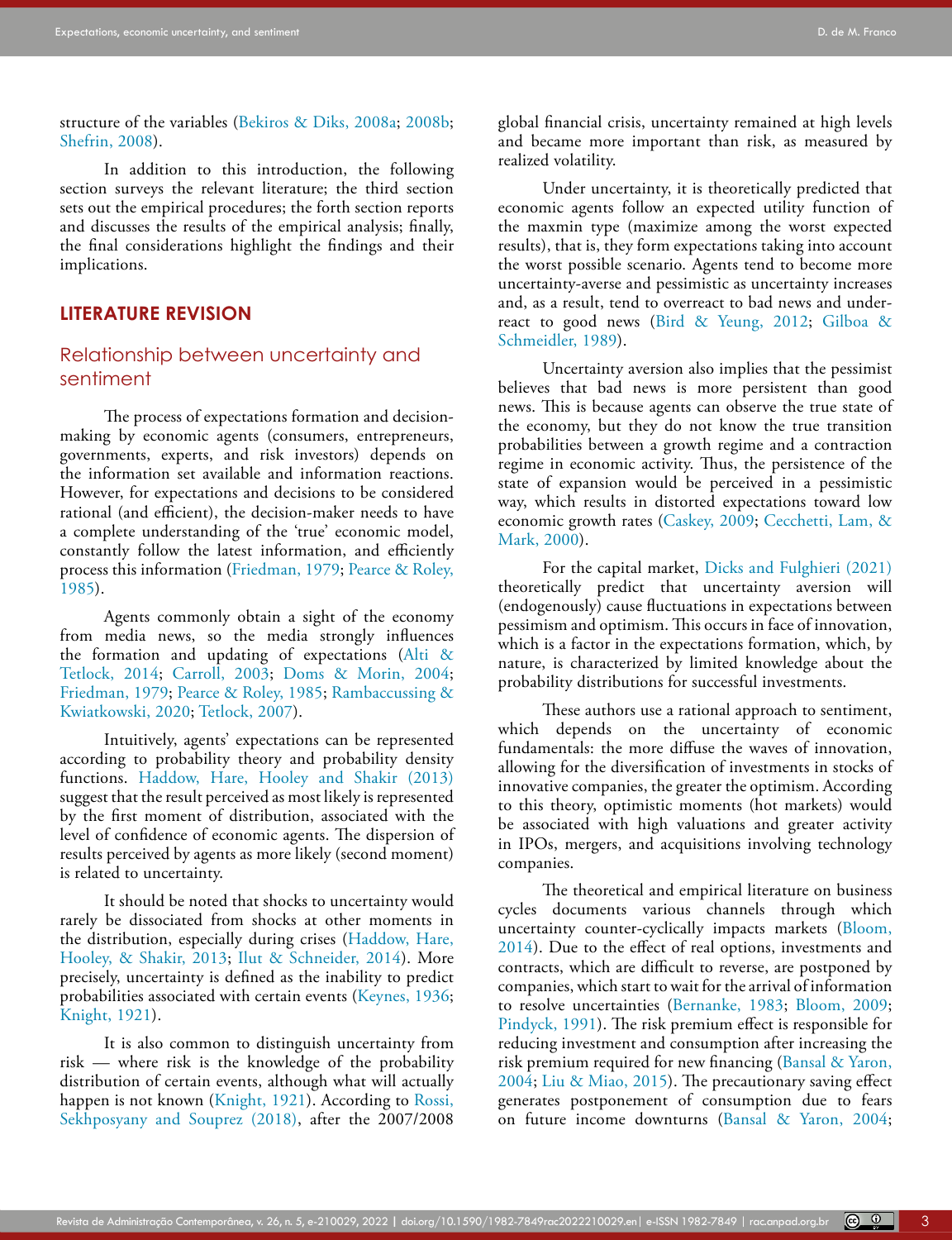[Bloom, 2014\)](#page-14-16). These channels of uncertainty are related to perceptions and expectations that cause protection decisions, consistent with rationality.

However, as far as is known, there is no research indicating sentiment as a possible channel for uncertainty. However, in a seminal work, [Black \(1986\)](#page-14-3) associates uncertainty with noise and *animal spirits* — a term used by [Keynes \(1936\)](#page-15-7) to refer to psychological aspects that affect decisions —, which are pointed out as responsible for instability and bubble formation in the markets. This author also pointed out the heuristics and biases approach as an explanation for the relation between uncertainty and the irrational component of sentiment.

However, uncertainty affects other aspects of expectations, not necessarily pessimistic. [Birru and Young](#page-14-20)  [\(2020\)](#page-14-20) argue that, in the absence of probabilities to be attributed to potential outcomes, decision-makers will have fewer grounds on which to base their decisions. They point out that the literature related to the behavioral approach to decision-making details systematic deviations from rationality under conditions of uncertainty.

As a result, when a specific task, such as making forecasts, is vague and has ambiguous assumptions, agents tend to follow patterns and stereotypes rather than expend greater efforts in obtaining and processing information ([Griffin & Tversky, 1992](#page-15-16); [Kahneman & Tversky, 1973;](#page-15-2) [Kahneman, 2003](#page-15-6)). Experimental evidence suggests that overconfident investors may exhibit behavior inconsistent with uncertainty aversion and more subjective and errorprone judgments [\(Birru & Young, 2020;](#page-14-20) [Heath & Tversky,](#page-15-17)  [1991;](#page-15-17) Olsen & Troughton, 2000).

It has been observed that overconfidence grows with the degree of difficulty of predictions and judgments and when timely information is not available to confirm or deny previously obtained information or decisions (Griffin [& Tversky, 1992](#page-15-16); [Lichtenstein, Fischhoff, & Phillips,](#page-15-18)  [1982\)](#page-15-18). Furthermore, experts aware of their expertise in a certain field may become overconfident, underestimating the variance of their predictions (calibration bias) ([Barber](#page-14-21)  [& Odean, 2001\)](#page-14-21).

Overconfidence and calibration biases can also appear combined with cognitive conservatism about new and accurate signals. [Bloomfield, Libby and Nelson](#page-14-22)  [\(2000\)](#page-14-22) found that agents can overreact to unconfirmed information, while assuming a conservative attitude in the face of precise and clear signals. They can also place a lot of importance on extreme information that is in the spotlight, such as news that is prominent in the media, regardless of its real value. Such attitudes can be reflected in the stock market as overreacting to unreliable information and under-reacting to precise and clear signals.

Based on models with noise traders, [Daniel,](#page-14-5) [Hirshleifer and Subrahmanyam \(2001\)](#page-14-5) and [Kumar \(2009\)](#page-15-4) found that the greatest uncertainty related to a group of stocks predicts more intense effects of investor irrationality. [Baker and Wurgler \(2006;](#page-14-23) [2007](#page-14-24)) and Stambaugh, Yu and Yuan (2012) demonstrate that investor irrationality affects more stocks with greater uncertainty in their valuation, such as stocks with less time listed in stock exchange, small cap companies and with greater volatility in their returns.

For the economy as a whole, [Barsky and Sims \(2012\)](#page-14-0) decomposed the innovations in consumer sentiment into a component related to animal spirits and another related to the information received by the consumer and found that the future levels of economic activity mainly reflect the information component. However, [Chahrour and Jurado](#page-14-1) [\(2018\)](#page-14-1) demonstrated that the business cycle literature has underestimated the importance of fluctuations in the business cycle caused by expectations not explained by real changes in economic fundamentals.

As seen, the optimistic or pessimistic tone of expectations is defined as sentiment, in part not based on fundamentals. Nevertheless, sentiment is best defined as a distribution and its informational structure. Shefrin (2008) suggests that other moments should also be taken into account: a second moment (standard deviation) of the distribution, related to risk perception; a third moment (asymmetry), which captures concerns about downturns in economic activity, even in moments of optimism; and a fourth moment (kurtosis), associated with the attribution of high probabilities for the occurrence of extreme events, such as, for example, the stock market crash.

In addition to the effects of biases and heuristics, Rossi et al. (2018) point out two other mechanisms of transmission of sentiment to the markets: self-fulfilling prophecies and *news* (information or signal) and *noise*. Sentiment can not only describe future perspectives on developments in the economy but also determine these developments, as they influence investment decisions in the present. Therefore, the sentiment can generate selffulfilling prophecies, with permanent effects if justified by the facts, or temporary, otherwise ([Barsky & Sims,](#page-14-0) [2012](#page-14-0); [Chahrour & Jurado, 2018;](#page-14-1) [Lahiri & Zhao, 2016](#page-15-0); [Lemmon & Portniaguina, 2006;](#page-15-19) Nowzohour & Stracca, 2020; Verma & Soydemir, 2009).

Blanchard, L'Huillier and Lorenzoni (2013) and [Banerjee and Green \(2015\)](#page-14-2) found that decision-makers solve a signal extraction problem, that is, they do not easily distinguish between news and noise. Agents continually receive information to be used in the formation of expectations, which can turn out to be factual information or just noise. Based on this information, these agents choose expenditures and, given the nominal rigidity of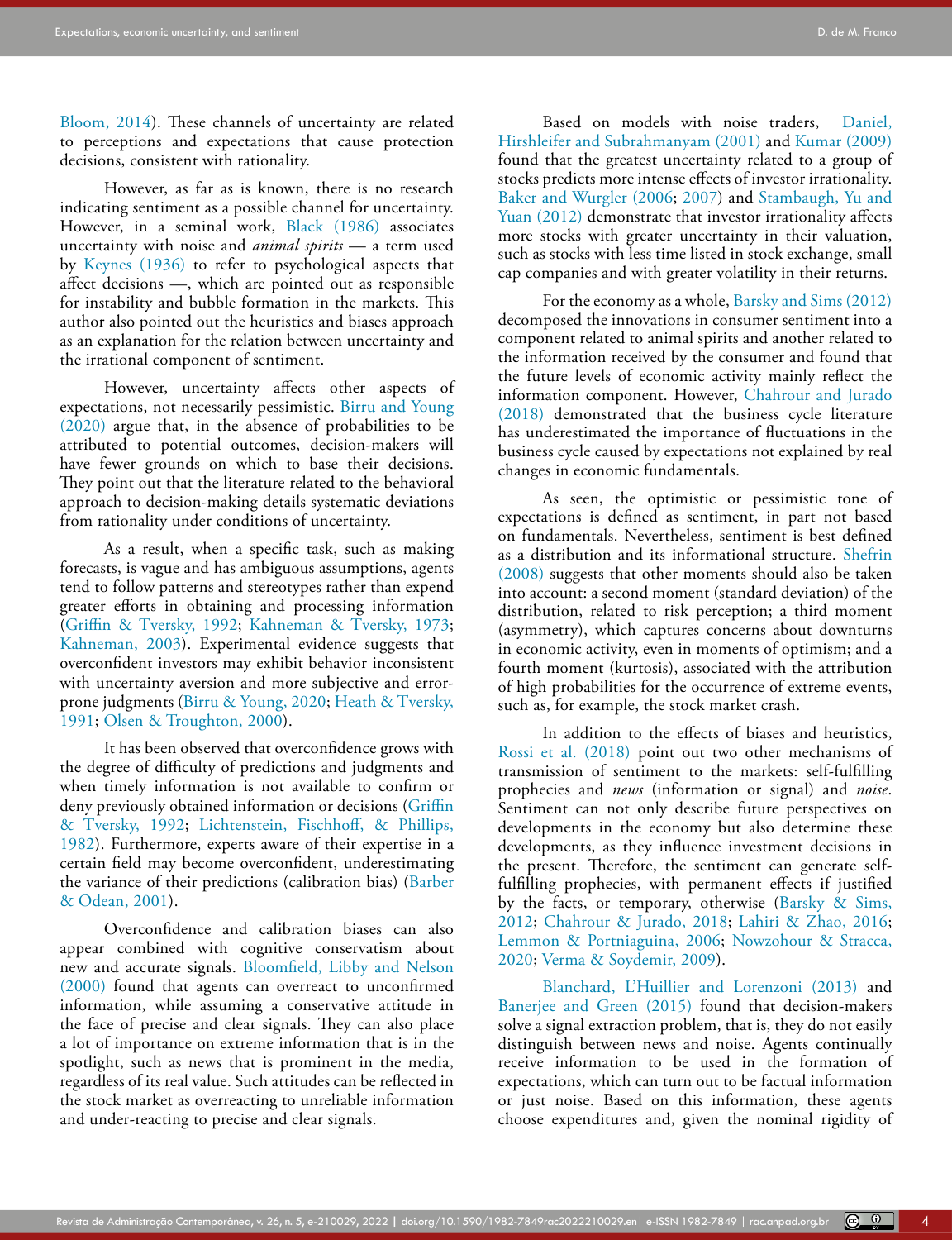prices, expenditures affect production and prices in the short run. The authors found that if the information is effective ex-post, the economy gradually adjusts to the new level of activity. However, revealing only noise, activity and prices return to their initial state.

The irrational component of sentiment therefore consists of erroneous expectations or errors, involving all the aforementioned statistical moments of its distribution (Shefrin, 2008), which can be defined as erroneous expectations, not completely justified by economic fundamentals and with reversible effects in the short term ([Baker & Wurgler, 2006;](#page-14-23) [Black, 1986;](#page-14-3) Nowzohour & Stracca, 2020).

Even the media, an important element of the informational structure of the economy, can induce erroneous expectations [\(Chahrour & Jurado, 2018](#page-14-1)). [Doms and Morin \(2004\)](#page-14-11) discovered that consumer sentiment responds to the tone and volume of economic news reported in the media. Furthermore, according to the model proposed by [Gennaioli, Shleifer and Vishner \(2015\),](#page-15-20) the representativeness bias induces agents to overestimate the probability of results that are relatively more likely in light of data recently observed in the media.

Consistent with rational behavior, [Gorodnichenko](#page-15-21)  [\(2008\)](#page-15-21) showed that information acquisition can grow endogenously soon after the occur-rence of an aggregate shock. In these situations, given the increase in uncertainty related to current state of the economy, agents would perceive it as advantageous to employ more resources to obtain information, reducing uncertainty.

Faced with uncertainty, agents with limited attention (and limits to rationality) face situations where the optimization of choices demands considerable effort. To reduce or avoid this effort, individuals come to rely on intuition or habit, which can lead to mistakes ([Gigerenzer](#page-15-11)  [& Gaissmaier, 2011](#page-15-11); Löfgren & Nordblom, 2020). In these situations, Löfgren and Nordblom (2020) suggest that non-mandatory interventions in the structure of choices, in order to 'push' expectations toward rationality (also known as nudges), would be effective.

A better understanding of how agents form their expectations requires taking into account that decisionmakers choose their degree of attention from a costbenefit analysis: more attention and analytical effort will be allocated if the cost of obtaining more information is more than offset by the expected benefit ([Gigerenzer &](#page-15-11)  [Gaissmaier, 2011;](#page-15-11) [Gorodnichenko, 2008;](#page-15-21) Löfgren & Nordblom, 2020; Sims, 2003).

Another important issue to be considered when analyzing the relation between uncertainty and sentiment is nonlinearities. These can arise from structural breaks

([Hiemstra & Jones, 1994\)](#page-15-22); variation in the pattern of reaction to the flow of information [\(Bird & Yeung, 2012](#page-14-12); Ross, 1989); bubbles with self-fulfilling expectations ([Blanchard & Watson, 1982](#page-14-25); [Chahrour & Jurado, 2018\)](#page-14-1); nonlinear monetary policies ([Flood & Isard, 1989\)](#page-15-23); and the action of noise traders ([Black, 1986;](#page-14-3) Francis, Mougoué, & Panchenko, 2010; [Long, Shleifer, Summers,](#page-16-0) [& Waldmann, 1990](#page-16-0)). For uncertainty in Brazil, high volatility can generate nonlinearities in the series [\(Ferreira,](#page-15-24) [Oliveira, Lima, & Barros, 2017](#page-15-24)), and persistence of shocks of different signals can have a different impact on the uncertainty itself (Souza, Zabot, & Caetano, 2019).

## Measures for uncertainty and sentiment

In periods of high economic uncertainty, the dispersion of expectations increases ([Haddow et al., 2013](#page-15-12); Scotti, 2016), it becomes more difficult to predict economic scenarios ([Jurado et al., 2015\)](#page-15-9), and uncertainty becomes a recurrent theme in the media [\(Baker et al., 2016](#page-13-0)).

[Jurado, Ludvigson and Ng \(2015\)](#page-15-9) suggested a measure of fundamental uncertainty adhering to the theoretical notion of Knightian uncertainty in order to measure the unpredictability of economic scenarios. The measure was built from a set of economic indicators that represent economic fundamentals. Formally, the uncertainty of an economic variable was defined according to the identity expressed in Equation 1:

$$
Inc_{jt}^{\mathcal{Y}}(h) \equiv \sqrt{E\left[\left(y_{jt+h} - E\left[y_{jt+h}|\mathbb{I}_{t}\right]\right)^{2}|\mathbb{I}_{t}\right]}
$$
(1)

with  $j = 1, ..., N_{y}$ . The expectation  $E[y_{jt+h}|\mathbb{I}_{t}]$  denotes the forecasts *h* periods ahead of several economic indicators, conditional on the information available.  $y_{j t+h}$  are the realizations of economic indicators.  $Inc_{it}^{y}(h)$  corresponds to the stochastic volatility of the forecast errors (unpredictable component of each series *y*). From this definition, the authors obtained a measure of economic uncertainty from the aggregation of individual uncertainties  $Inc_{jt}^y$ .

[Baker, Bloom and Davis \(2016\)](#page-13-0) developed an uncertainty measure based on the frequency of terms related to economic or economic policy uncertainty in a group of newspapers, as Equation 2:

$$
P_{k,t} = \frac{I_{k,t}}{T_{k,t}}\tag{2}
$$

where  $P_{k,t}$  is the proportion of news about uncertainty in month *t*;  $T_{kt}$  is the total amount of news published by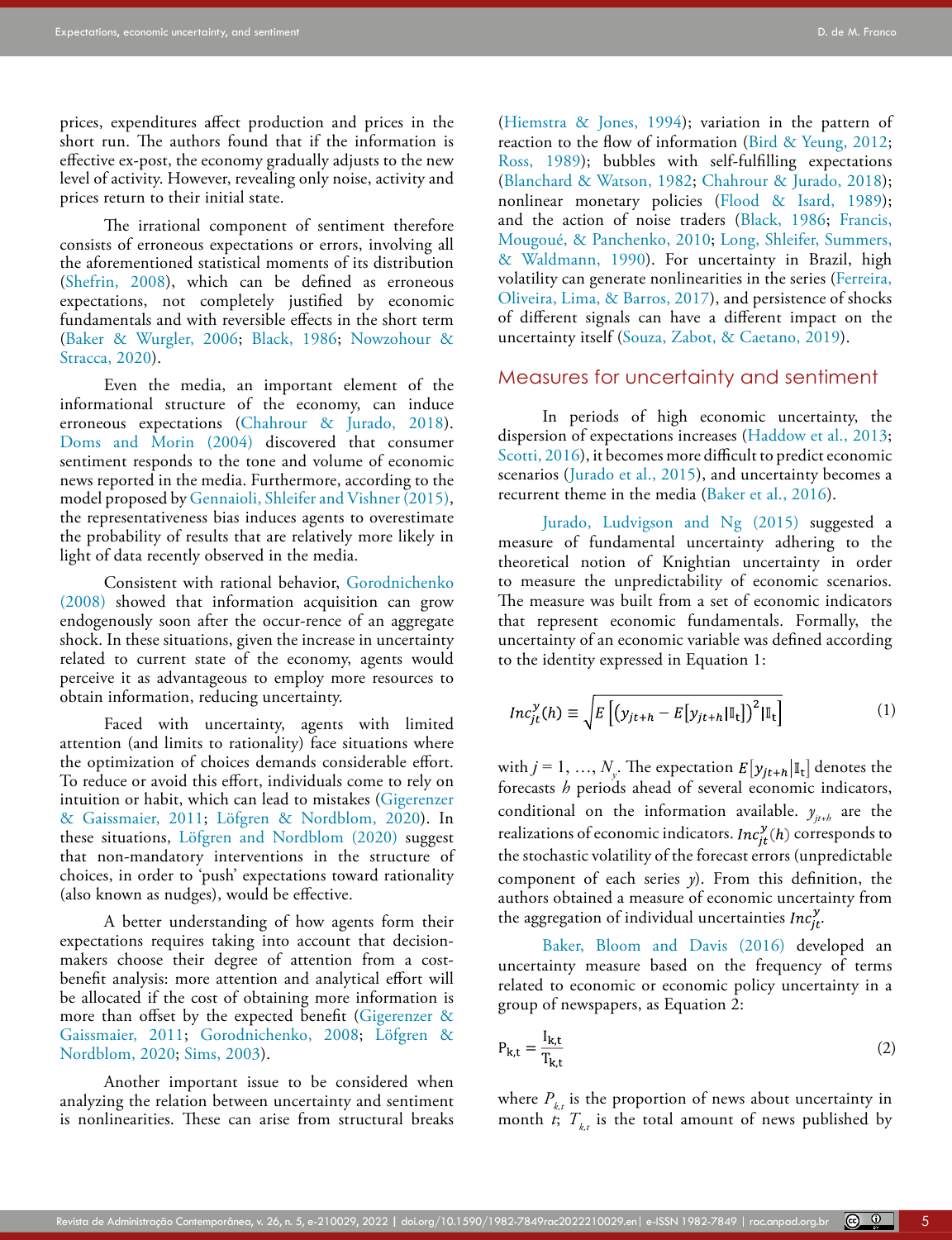media *k* in month *t*; and  $I_{k,t}$  is the amount of news with terms related to economic uncertainty.

[Kahneman and Tversky \(1982\)](#page-15-3) observe that the increase in the uncertainty perceived by agents implies an increase in the probability of expression in natural language of terms related to the perceived uncertainty. Therefore, the measure of uncertainty based on the media would also be able to reflect the degree of uncertainty subjectively perceived by economic agents.

Rossi et al. (2018), when investigating the dynamics of inflation expectations, found that ex-ante uncertainty measures are appropriate to capture aspects of the expectations formation process. In turn, ex-post measures are appropriate to guide economic policy, so that the most effective policy to reduce inflation uncertainty is those that affect ex-post uncertainty. The authors identified that the measure of uncertainty proposed by [Baker et al. \(2016\)](#page-13-0) is determined more by ex-ante uncertainty, while the measure proposed by [Jurado et al. \(2015\)](#page-15-9) is affected by ex-post uncertainty.

The literature documents that during recessions consumer sentiment indicators are meticulously observed, as any significant change or lack thereof is considered a very valuable signal informing about a near inflection point or prolongation of depressed states in economic activity (Vuchelen, 2004).

Sentiment proxies, composed of a component explained by economic fundamentals and another orthogonal to fundamentals, reflect behavioral aspects of economic agents. Consumer confidence indicators (CCI), built on survey data from a sample of respondents, are frequently used in empirical research and help predict both business cycle variables and stock returns ([Baker](#page-14-23)  [& Wurgler, 2006](#page-14-23); [Barsky & Sims, 2012](#page-14-0); [Bird & Yeung,](#page-14-12)  [2012;](#page-14-12) [Chahrour & Jurado, 2018](#page-14-1); [Lahiri & Zhao, 2016;](#page-15-0) [Lemmon & Portniaguina, 2006;](#page-15-19) Nowzohour & Stracca, 2020; Qiu & Welch, 2006; Stambaugh, Yu, & Yuan, 2012; Verma & Soydemir, 2009). For Brazil, [Graminho \(2015\),](#page-15-25) after orthogonalizing CCI to macroeconomic variables, confirmed the existence of a component of sentiment related to animal spirits.

Nevertheless, the literature documents other methodologies for constructing sentiment proxies. For a measure of investor sentiment directly obtained in the stock market, [Baker and Wurgler \(2006\)](#page-14-23) used the first main component of a set of proxies hitherto consolidated in the finance literature, mainly the number of IPOs. It is worth noting that in Brazil there are considerable restrictions to obtain a version of the [Baker and Wurgler's](#page-14-23)  [\(2006](#page-14-23)) sentiment index. The absence of data similar to the USA data used in the original measure and the short historical series have been the main restrictions (Yoshinaga & Castro, 2012).

Rambaccussing e Kwiatkowski (2020) mapped qualitative media news, such as expert opinions, on a quantitative basis sentiment proxy, capable of successfully predicting economic activity and stock returns. They claim that a potential explanation for the success of the forecasts obtained is because the news in the media brings informational content related to self-fulfilling prophecies, especially in the case of speculative bubbles, bank runs, and financial crises.

The literature on the construction of measures for investor sentiment highlights that to unravel the nature of sentiment it is necessary to identify its determinants. Sibley, Wang, Xing and Zhang (2016) uncover that 65% of the explanatory power of [Baker and Wurgler's](#page-14-23) [\(2006;](#page-14-23) [2007\)](#page-14-24) investor sentiment index is determined by macroeconomic variables. [Lahiri and Zhao \(2016\)](#page-15-0) analyzed the informational content of consumer sentiment and identified as important determinants the perception of recent economic news, the perception of consumers about the performance of economic policy, and consumer expectations about the level of employment and inflation.

In this context, few empirical studies explore the hypothesis that economic uncertainty operates as a determinant of sentiment. However, some research touches on this problem. [Bird and Yeung \(2012\)](#page-14-12) found that high sentiment prevailing at the beginning of the period can mitigate the effect of economic uncertainty; in this case, agents may overreact to good news even with high uncertainty, which challenges the uncertainty aversion hypothesis.

[Birru and Young \(2020\)](#page-14-20) additionally showed that the predictive power of sentiment in relation to stock returns increases in periods of high uncertainty (associated with the upper quintiles of the historical distribution of returns). They argue that high uncertainty is associated with more subjective and error-prone valuation of assets.

As stated, the literature suggests that variations in uncertainty affect other moments of a probability density function that represents expectations, but does not explicitly clarify 'how' this occurs ([Haddow et al., 2013](#page-15-12); Shefrin, 2008). This article contributes to mitigate this gap from empirical research involving proxies for economic uncertainty and sentiment. Then, the methodology used in this investigation will be explained.

# **METHODOLOGICAL PROCEDURES**

To achieve the proposed objective, parametric linear causality tests, developed by [Granger \(1969\),](#page-15-26) and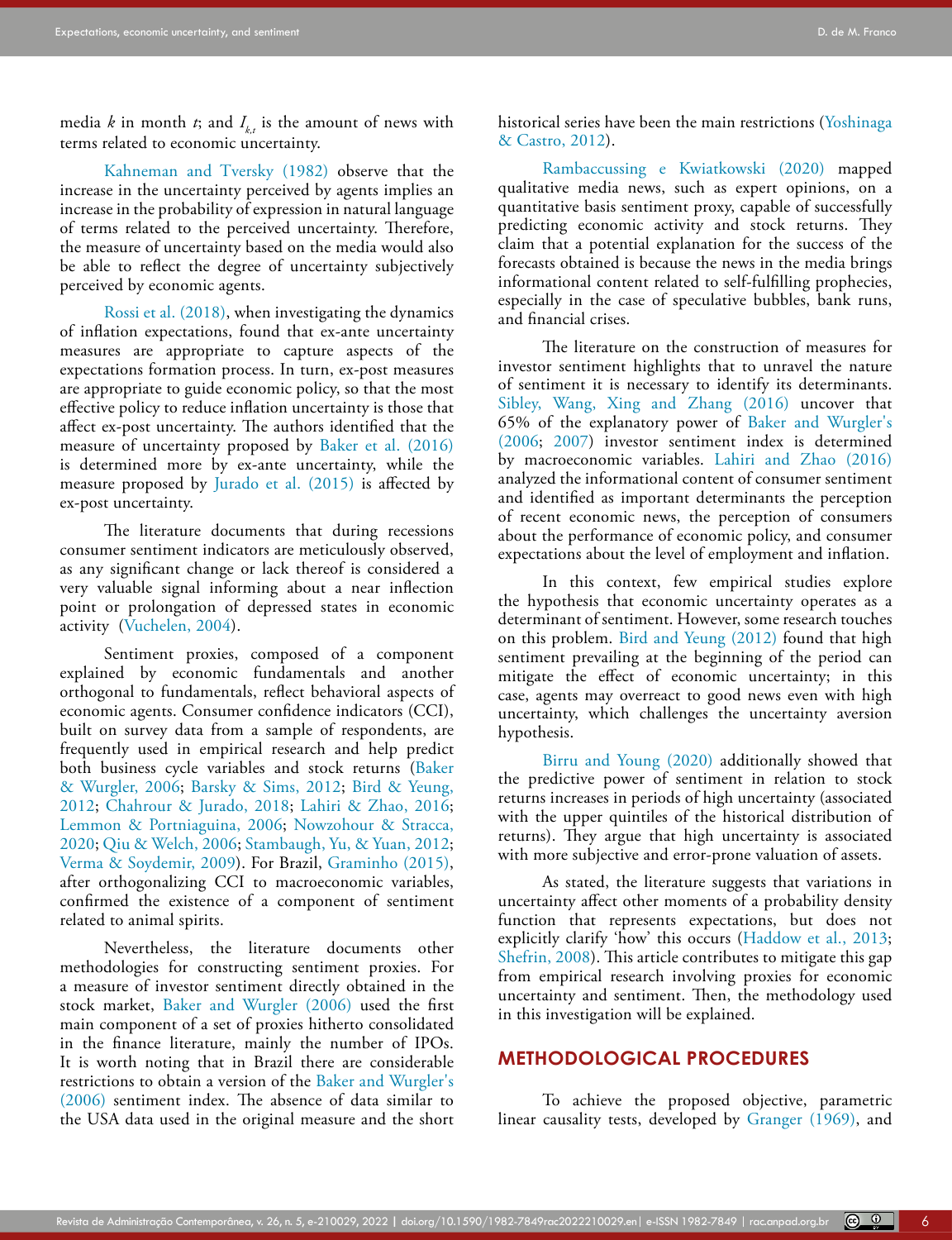nonparametric nonlinear causality tests proposed by [Diks and Panchenko \(2006\),](#page-14-7) henceforth DP test, were implemented. This test has the advantage of its robustness to structural breaks and its comparability with Granger's definition of causality ([Bekiros, Gupta, & Kyei, 2016;](#page-14-26) [Diks & Panchenko, 2006](#page-14-7)).

## Data and variables

Monthly frequency data were used for the period 02/2002–12/2019, a period in which most of the series studied are available. Uncertainty measures were selected according to their nature, one ex-post and another ex-ante, as well as their acceptance in the literature.

In the first case, it was replicated the fundamental uncertainty measure suggested by [Jurado et al. \(2015\),](#page-15-9) hereinafter abbreviated as INC. A set of economic indicators representing economic fundamentals,  $\mathbb{I}_t$ , was used, encompassing product, prices, consumption, civil construction, currency and credit, exchange rate, and capital market (not reported; available upon request).

In the second case, the following were used: (a) uncertainty in the media-based economic policy (EPU) for Brazil, with a methodology developed by [Baker et al.](#page-13-0)  [\(2016\)](#page-13-0) (available at [www.policyuncertainty.com](http://www.policyuncertainty.com) retrieved on December 15, 2019); and (b) media component of the IIE-BR economic uncertainty indicator, computed by the Brazilian Institute of Economics (IBRE/FGV), here denoted by IEM.

The main difference in the construction of EPU and IEM is the number of media included in the database. The variable IEM was constructed from the newspapers *Valor Econômico, Folha de São Paulo, O Globo, Estado de São Paulo* and *Correio Brasiliense*, as well as the digital media channels of these newspapers. EPU was built only from the database of the *Folha de São Paulo* newspaper [\(Ferreira](#page-15-24)  [et al., 2017](#page-15-24)).

It is important to note that EPU is sensitive to biases, emphases, and perspectives of the only media used in its construction, which generates more intense fluctuations in EPU in relation to IEM. In the case of IEM, the greater number of media used promotes neutrality and smoother oscillations through the contraposition of opposites.

The measure for sentiment used was the consumer confidence index (CCI), constructed from questionnaire data. An important advantage is that its informational structure directly captures aspects of the expectations formation process. CCI<sup>FGV</sup> was used, published by the Getulio Vargas Foundation (FGV), as well as  $CCI<sup>FEC</sup>$ , published by the Federation of Commerce of São Paulo (Fecomércio). There are some differences that are worth

noting: (a) CCI<sup>FGV</sup> started to be computed in 2005, while  $CCI<sup>FEC</sup>$  started in 2000; and (b)  $CCI<sup>FEC</sup>$  started in 2000; and (b) CCIFEC involves respondents from only one capital, São Paulo, and  $CCI<sup>FGV</sup>$  is more comprehensive, involving several capitals, obtaining greater macroeconomic representation.

Due to the availability of relatively short historical series, the analyses could not be segmented, which constitutes a limitation for the present investigation.

## Linear and parametric causality test

For the null hypothesis that the variable  $X<sub>t</sub>$  does not cause *Y*, in the sense of [Granger \(1969\),](#page-15-26) the traditional Granger causality test equation can be written as

$$
Y_{t} = \gamma + \sum_{i=1}^{p} \alpha_{i} Y_{t-i} + \sum_{j=1}^{q} \beta_{j} X_{t-j} + \varepsilon_{t}
$$
 (3)

where γ is a constant, *p* and *q* are the length of lags sufficient to make the disturbance term, ε, a white noise, and *t* is the time. The null hypothesis implies that  $\beta_1 = \beta_2 = \cdots = \beta_q = 0$ .

It should be noted that causality in Granger's sense should not be interpreted as causality in its strict sense, but as the temporal advance of a variable *X* in relation to variable *Y*, where *X* helps predict *Y*.

# Nonlinear and nonparametric causality tests

[Diks and Panchenko \(2006\)](#page-14-7) developed a nonparametric method used to test the nonlinear causality relationship between two stationary time series, consistent with Granger's definition of causality, which can be described as follows.

Assume that  $\{X_i, Y_i, t \geq 1\}$  are two strictly stationary time series.  $\{X_t\}$  strictly causes Granger  $\{Y_t\}$  if the past and current values of *X* contain additional information about the future values of *Y*, which are not contained in the present and past values of  $Y_i$ .

Also consider the lag vectors  $X_t^{\ell_X} = (X_{t-\ell_X+1},...,X_t)$ and  $Y_t^{\ell_Y} = (Y_{t-\ell_Y+1}, ..., Y_t), \quad (\ell_X, \ell_Y \ge 1).$  The null hypothesis that the past observations of  $X_t^{\ell_X}$  do not contain useful information for  $Y_{t+1}$  can be described by Equation 4:

$$
H_0: Y_{t+1}|(X_t^{\ell_X}; Y_t^{\ell_Y}) \approx Y_{t+1}|Y_t^{\ell_Y}
$$
\n(4)

where  $\approx$  denotes equivalence in distribution. For two strictly stationary time series, Equation 4 will actually consider the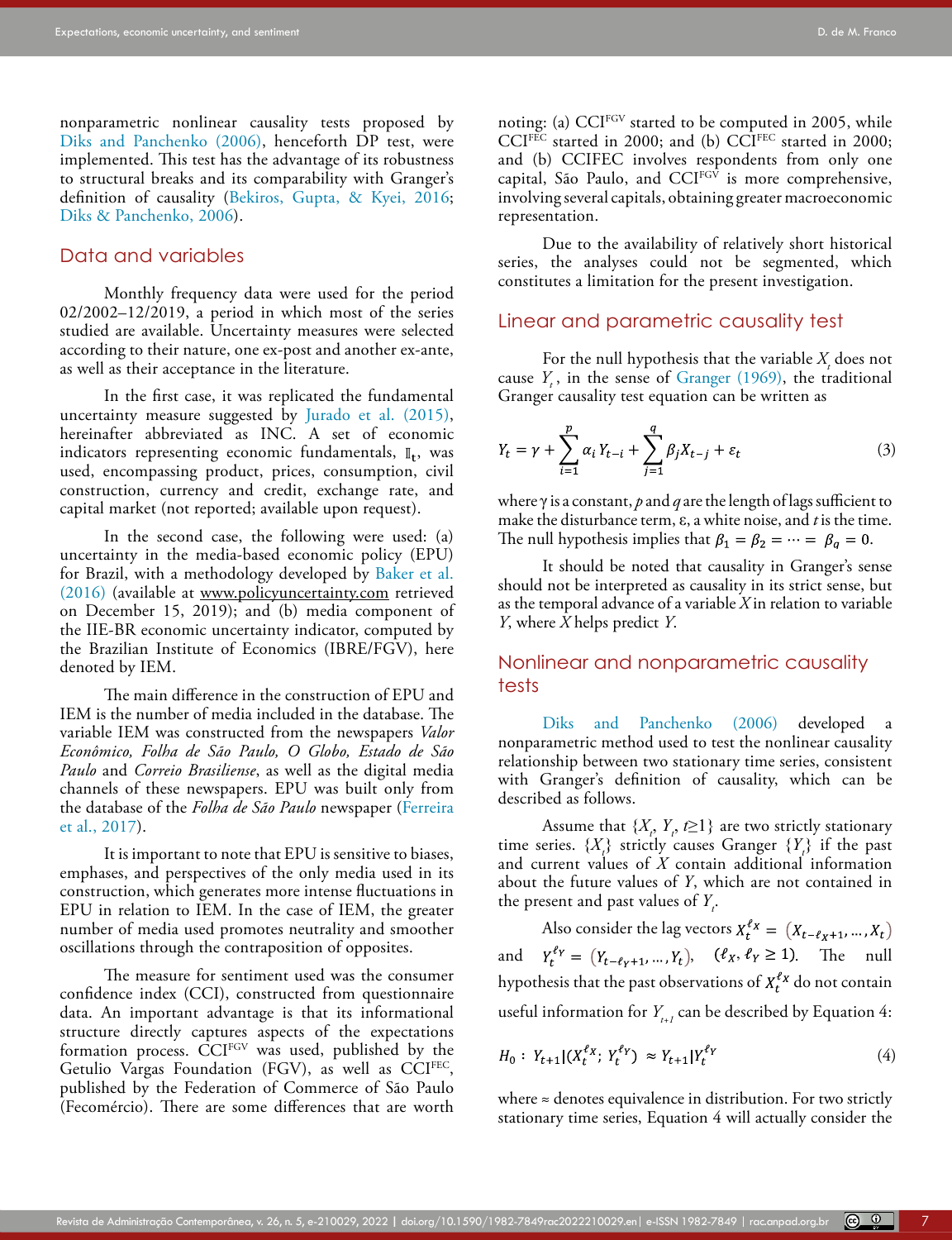distribution in the dimension vector  $(\ell_X + \ell_Y + 1), W_t =$  $(X_t, Y_t, Z_t)$ , where  $Z_t = Y_{t+1}$ . The distribution of  $W_t$  will be invariant under null. We exclude the temporal index and assume  $\ell_X = \ell_Y = 1$ . Then, under the null, the conditional distribution of *Z*, given by  $(X, Y) = (x, y)$  is equivalent to the conditional distribution of *Z*, given by  $Y = y$ . In Equation 4, the joint probability distribution density  $f_{X,Y,Z}(x, y, z)$  and its marginal must satisfy the following equation:

$$
\frac{f_{X,Y,Z}(x,y,z)}{f_Y(y)} = \frac{f_{X,Y}(x,y)}{f_Y(y)} \cdot \frac{f_{Y,Z}(y,z)}{f_Y(y)}\tag{5}
$$

Equation 5 implies that *X* and *Z* are conditionally independent with respect to  $Y = y$ , for each fixed value of *y*. Therefore, the null hypothesis formulated by [Diks and](#page-14-7)  [Panchenko \(2006\)](#page-14-7) implies the following equation:

$$
q = E[f_{X,Y,Z}(X,Y,Z)f_Y(Y) - f_{X,Y}(X,Y)f_{Y,Z}(Y,Z)] = 0
$$
 (6)

It follows that  $\hat{f}_W(W_i)$  denotes a local density estimator of a random vector  $W$  in  $W_{i}$  and in the dimension  $d_w$ , defined by:

$$
\hat{f}_W(W_i) = \frac{(2\varepsilon_n)^{-d_W}}{n-1} \sum_{j \neq i} I_{ij}^W
$$
\n(7)

where  $I_{ij}^W = I(||W_i - W_j|| < \varepsilon_n)$ ,  $I(\cdot)$  is the indicator function and  $\varepsilon_n$  the bandwidth, which depends on the sample size *n*. Given this estimator, the test statistic for estimating *q* will be:

$$
T_n(\varepsilon_n) = \frac{n-1}{n(n-2)} \sum_i \left( \hat{f}_{X,Y,Z}(X_i, Y_i, Z_i) \hat{f}_Y(Y_i) - \hat{f}_{X,Y}(X_i, Y_i) \hat{f}_{Y,Z}(Y_i, Z_i) \right)
$$
(8)

Then, it is possible to verify that for  $d_{\chi} = d_{\gamma} = d_{Z}$ *=* 1 and letting the bandwidth depend on the sample size, so that  $\varepsilon_n = Cn^{-\beta}$ , for  $C \ge 0$  and  $\frac{1}{a} < \beta < \frac{1}{a}$ , the  $T_n$  test statistic will satisfy the condition

$$
\sqrt{n} \frac{(T_n(\varepsilon_n) - q)}{S_n} \xrightarrow{d} N(0, 1) \tag{9}
$$

where  $\stackrel{\sim}{\rightarrow}$  denotes convergence in distribution and  $S_n$  is an estimator of the asymptotic variance  $\sigma^2$  of  $T_n$ . Hence, the statistic  $T_{n,\epsilon_n}$  will have a standard normal distribution as its limiting distribution.

# Three-step DP testing and the informational structure

As a complement to the DP test, [Bekiros and Diks](#page-14-8) [\(2008a;](#page-14-8) [2008b\)](#page-14-9) proposed a three-step filtering procedure. This procedure allows making inferences about causality involving other moments of the variables distributions, which allows analyzing the sentiment informational structure, as suggested by Shefrin (2008). If a statistically significant nonlinear Granger causality relation persists until the third step, it will be possible to infer that the relation involves higher order moments. If the prior relation is statistically significant at all steps, then the Granger causal relation will include the entire information structure.

In the procedure first step, both linear and nonlinear causal relations are analyzed based on the raw (unfiltered) data of the variables. The second step consists of filtering the data, removing its linear structure through bivariate autoregressive vector models,  $VAR(p)$ , with  $p$  lags, as specified in Equations 10.1 and 10.2. This model takes into account lagged values of the variable itself and current and lagged values of the other variable. Then, the DB test is repeated for the residuals,  $u_{xt}$  and  $u_{yt}$ , which represents series orthogonal to linear relationships between the variables *x* and *y*.

$$
X_{t} = \beta_{x0} + \beta_{x1}X_{t-1} + \dots + \beta_{xk}X_{t-k} + \alpha_{x1}Y_{t-1} + \dots + \alpha_{xk}Y_{t-k} + u_{xt}
$$
 (10.1)

$$
Y_{t} = \beta_{y0} + \beta_{y1}Y_{t-1} + \dots + \beta_{yk}Y_{t-k} + \alpha_{y1}X_{t-1} + \dots + \alpha_{yk}X_{t-k} + u_{yt}
$$
 (10.2)

In the third step, the data is filtered through a generalized autoregressive conditional heteroscedasticity model, GARCH $(p, q)$ , with  $p$  lags for the square of the error and *q* lags for conditional variance. This model captures the effects of variance in the time dependence of the series (while the VAR model focuses only on the mean). Then, the residuals were used as inputs to again implement the DP test.

Specifically, an extension of the  $GARCH(1,1)$ model, sensitive to asymmetries in the temporal dependence of the shocks, was used. Asymmetry occurs when shocks of different signals (+/-) and/or magnitudes impact differently the pattern of dependence of a time series (Souza et al., 2019). Dependency patterns reflect human behavior, so asymmetries can arise, for example, because agents overreact to bad news ([Bird & Yeung, 2012](#page-14-12); [Lahiri & Zhao, 2016](#page-15-0)). Thus, the [Glosten, Jagannathan and](#page-15-27) [Runkle's \(1993\),](#page-15-27) model was implemented, abbreviated as GJR-GARCH $(p, q)$ , capturing asymmetry in any direction. The GJR-GARCH model just changes the specification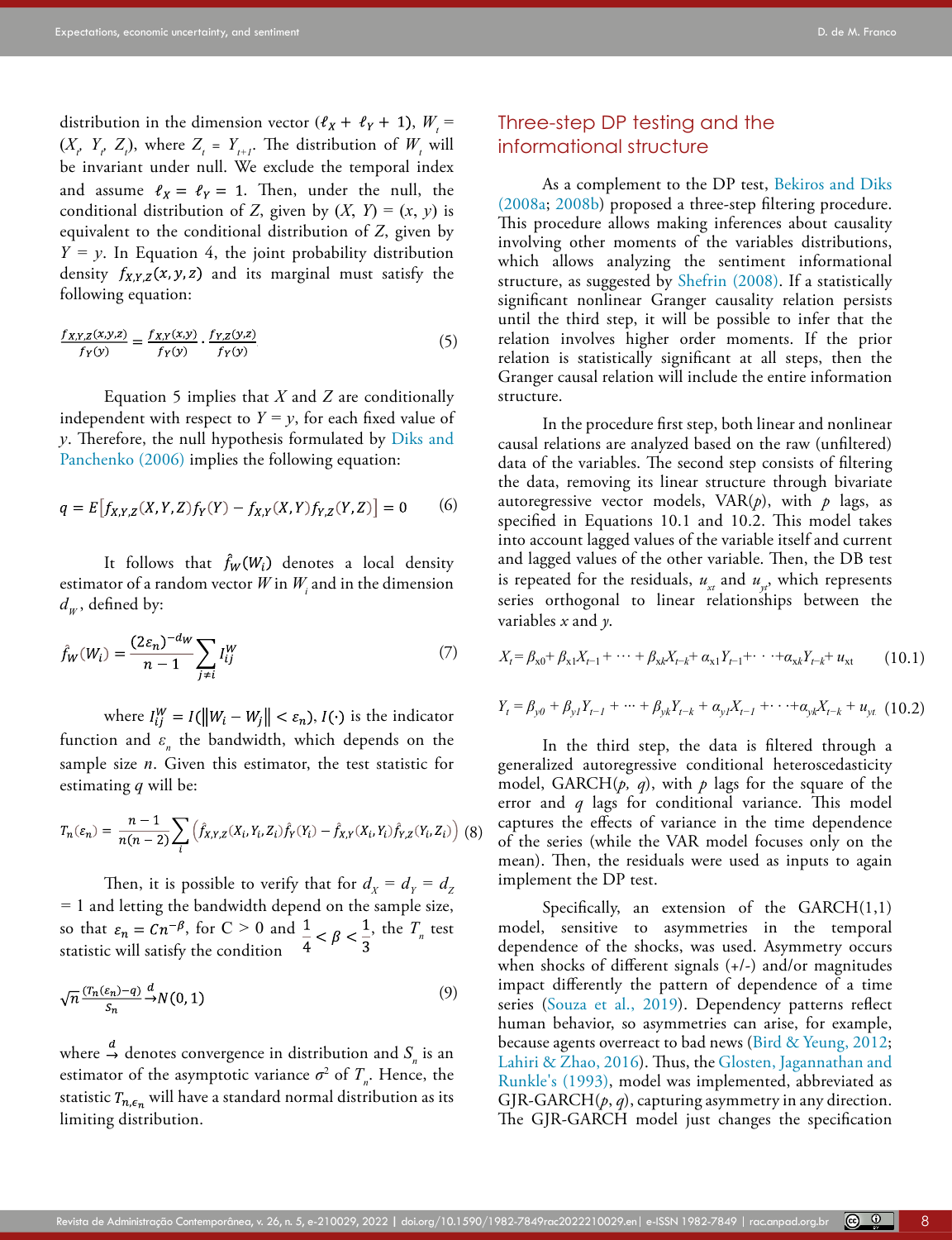of the conditional variance function of the traditional GARCH model:

$$
\sigma_t^2 = \alpha_0 + \alpha_1 u_{t-1}^2 + \beta \sigma_{t-1}^2 + \gamma u_{t-1}^2 l_{t-1}
$$
\n(11)

where  $\sigma_t^2$  is the conditional variance in the next period. The asymmetry term, *γ*, will be positive if asymmetric responses to shocks  $u_{t-1}$  occur.  $I_{t-1} = 1$  if  $u_{t-1} < 0$  and  $I_{t-1}$ = 0 if  $u_{t-1}$  > 0. Finally, in this third step, the residuals obtained through the estimation of Equation 11, for each series, are again submitted to the DP test.

# **RESULTS ANALYSIS AND DISCUSSION**

DP tests used first-difference sentiment time series, given its non-stationarity. The series for uncertainty proved to be stationary. Table 1 reports the results for the stationarity tests. The following variables were tested: uncertainty based on media, or ex-ante (EPU, IEM), fundamental uncertainty, or ex-post (INC), and sentiment (CCIFGV, CCIFEC).

Figure 1 shows the correlation matrix. At the top, the (absolute) values of the correlations were reported. At the bottom, bivariate scatter plots, with the line fitted. On x'the diagonal, the empirical distributions.

#### **Table 1.** Unit root tests.

|                             | Period 09/2005-12/2017 |             |                    |                   |             |  |  |  |
|-----------------------------|------------------------|-------------|--------------------|-------------------|-------------|--|--|--|
|                             | EPU                    | IEM         | CCI <sub>REC</sub> | CCI <sub>RC</sub> | INC         |  |  |  |
| Only intercept: ADF         | $4.0303**$             | $4.7181***$ | 1.9316             | 1.6410            | $5.7213***$ |  |  |  |
| Tendency and intercept: ADF | 7.6448***              | $5.5951***$ | .8775              | 2.0828            | 5.6044***   |  |  |  |

Note. This table reports the results of level stationarity tests. The null hypothesis of the augmented Dickey-Fuller (ADF) test is the existence of a unit root [\(Dickey & Fuller,](#page-14-27) [1981](#page-14-27)). The optimal lag was chosen using the Schwarz information criterion (SIC). The asterisks \*, \*\*, and \*\*\* denote the rejection of the null hypothesis at the 10%, 5%, and 1% significance levels, respectively.



**Figure 1.** Correlations between variables for uncertainty and sentiment. Period 09/2005–12/2017. ≤ 1% (\*\*\*), ≤ 5% (\*\*), ≤ 10% (\*). Source: Own elaboration.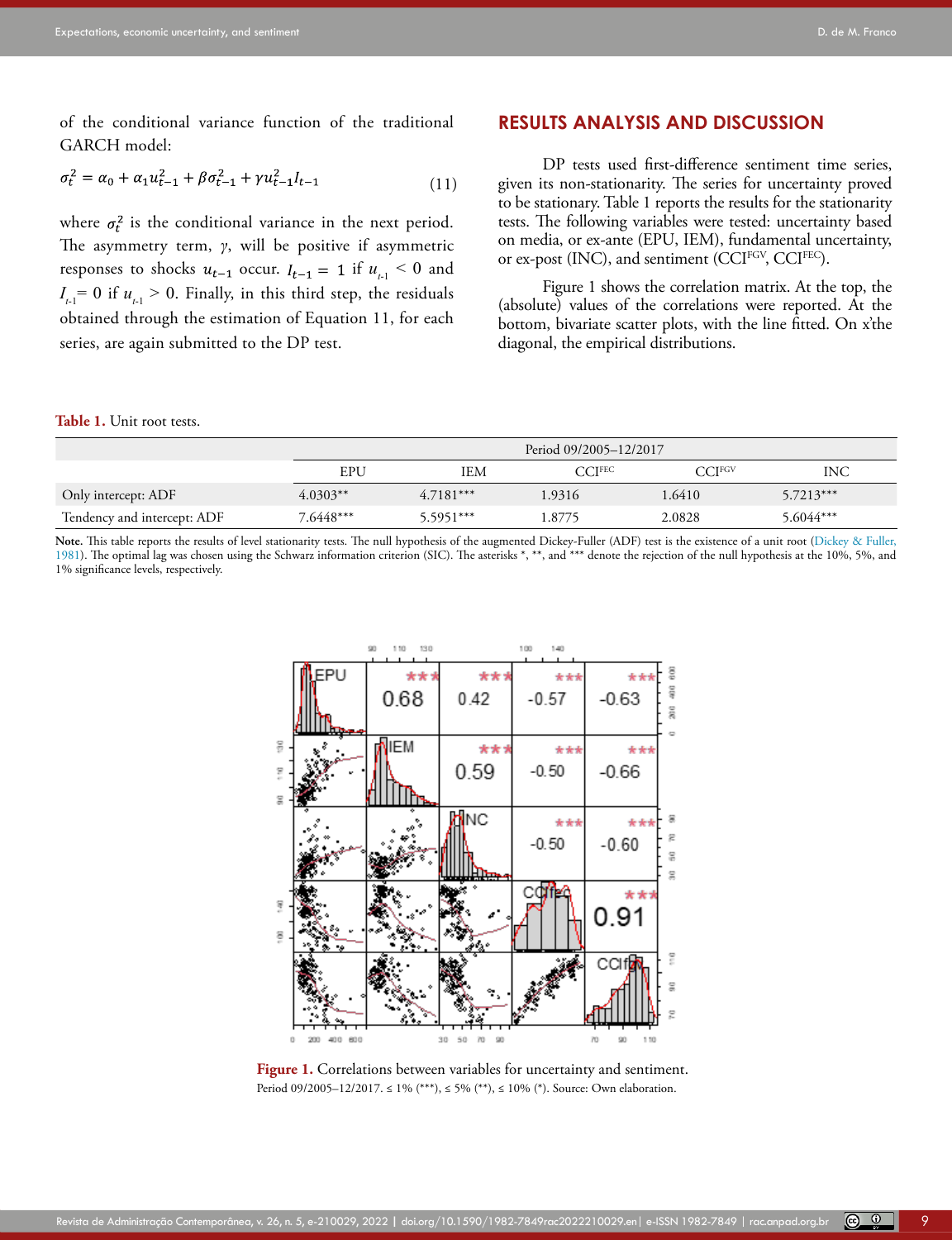It is interesting to notice in the scatter plots changes in the sign of the relations, at certain threshold values; this is the case of cor(IEM, INC), cor(IEM, CCIFGV) and cor(INC, CCIFGV), indicating nonlinearities, consistent with the literature [\(Bird & Yeung, 2012](#page-14-12); [Chahrour & Jurado,](#page-14-1)  [2018](#page-14-1); [Francis et al., 2010\)](#page-15-28).

On the diagonal, it is possible to see that measures for uncertainty and sentiment have asymmetries in their distributions, with opposite patterns, where all measures for uncertainty are skewed to the right.

# Uncertainty of fundamentals (ex-post) and sentiment

Initially, a visual inspection in Figure 2 allows a notion of the historical trajectory of the studied series. Vertical lines indicate points in time at which some relevant uncertainty events occurred. The proxy for fundamental uncertainty, INC, is capable of capturing the effects on the unpredictability of the economy from uncertainty events. Most of the time, sentiment (CCIFGV) follows the opposite path, consistent with the uncertainty aversion hypothesis.



**Figure 2.** Uncertainty of fundamentals and sentiment in Brazil. Standardized data. Source: Own elaboration.

The results for the causality tests are reported in Tables 2 to 4. The statistic  $T_{n,\epsilon_n}$ , with the lag size of order 1 to 3, that is  $\ell_x = \ell_y = 1, 2,$  or 3, and width of band  $\epsilon_n$ , had the optimal size  $\epsilon_n = 1.78$ , defined as a function of sample size. As a convention, following the literature, (\*\*\*) and (\*\*) will be interpreted as strong relationships, while (\*) means a significant but weak causal relationship. The significance of the relationships was reported for the number of lags in which a statistically significant causal relationship first appeared.

Table 2 shows the results of linear and nonlinear causality tests for the ex-post economic uncertainty series (INC), based on fundamentals,  $\mathbb{I}_t$ , and sentiment, approximated by versions of the consumer confidence index (CCIFGV and CCIFEC). For linear causality tests, the period of analysis was 11/2008–12/2017, considering the existence of a structural break for the series in 11/2008. For the INC→CCIFGV relation (read "INC causes in the sense of Granger CCI<sup>FGV"</sup>) the period 10/2005-12/2017 was used for the nonlinear test, considering that the nonlinear and nonparametric tests are robust to structural breaks. For INC→CCIFEC, the nonlinear test comprised the period 02/2002–12/2017.

Table 2 shows the existence of the CCI<sup>FGV</sup> $\rightarrow$ INC relation. The fact that this relation persists in nonlinear causality tests for all three steps means that CCIFGV has predictive power in relation to INC involving moments of higher order, that is, the entire informational structure of sentiment precedes ex-post uncertainty [\(Bekiros & Diks,](#page-14-8) [2008a](#page-14-8); [2008b](#page-14-9); [Diks & Panchenko, 2006;](#page-14-7) Shefrin, 2008).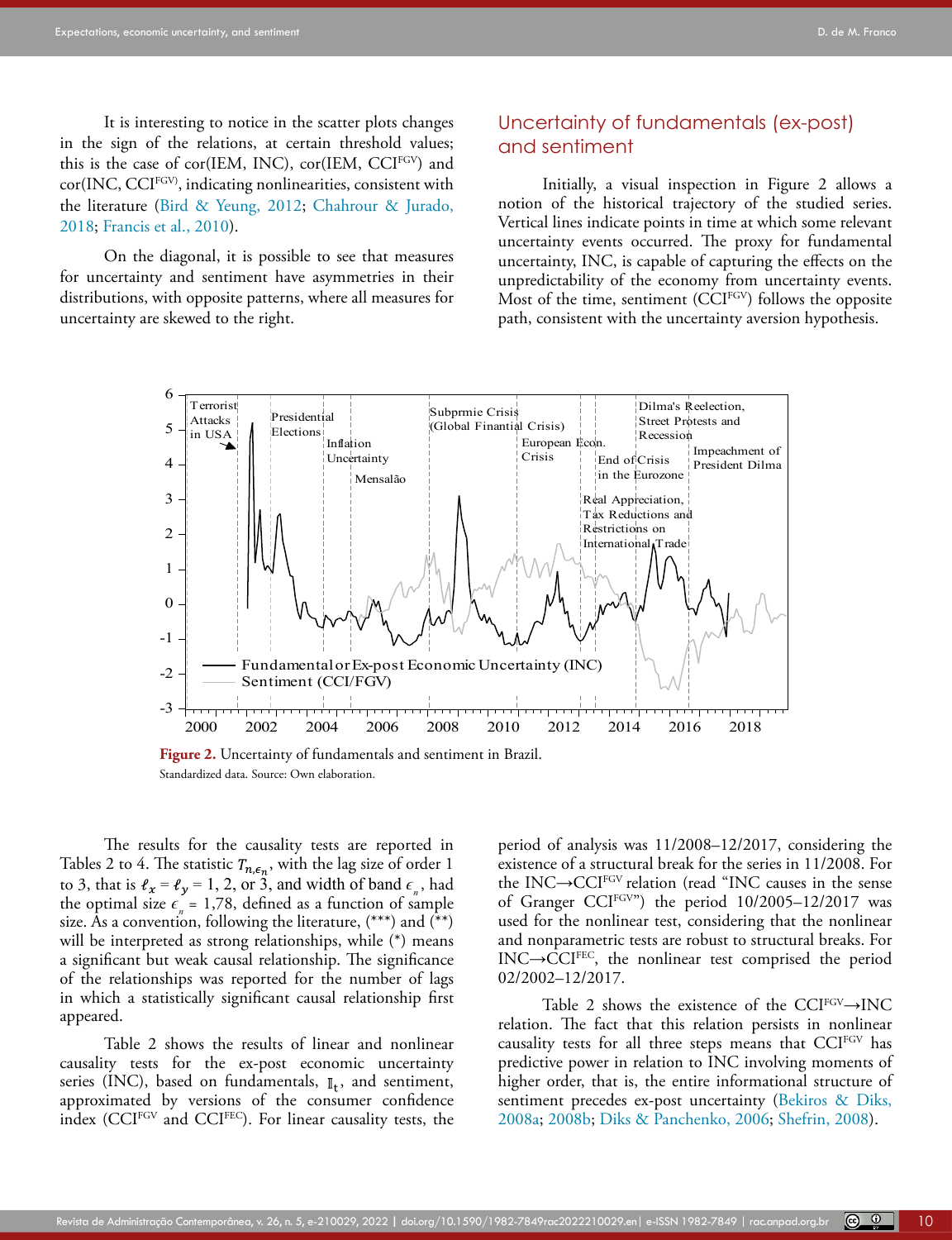| Pairs<br>Linear causality |                        |                       | Nonlinear and nonparametric causality |                    |                   |                    |                   |                    |                   |
|---------------------------|------------------------|-----------------------|---------------------------------------|--------------------|-------------------|--------------------|-------------------|--------------------|-------------------|
| X:                        | V.                     | Raw data              |                                       | Raw data           |                   | VAR                |                   | GJR-GARCH          |                   |
|                           |                        | $X \leftrightarrow Y$ | $Y \rightarrow X$                     | $X \nrightarrow Y$ | $Y \rightarrow X$ | $X \nrightarrow Y$ | $Y \rightarrow X$ | $X \nrightarrow Y$ | $Y \rightarrow X$ |
| <b>INC</b>                | CCI <sup>FGV</sup> (2) |                       | ***                                   |                    | **                |                    | $\ast$            |                    |                   |
| <b>INC</b>                | CCI <sup>FEC</sup> (1) | ***                   |                                       |                    |                   |                    |                   |                    |                   |

**Table 2.** Linear and nonlinear causality tests: INC and CCI.

Note.  $X \nrightarrow Y(X)$  does not cause Granger *Y*) is the null hypothesis. Statistical significance:  $\leq 1\%$  (\*\*\*),  $\leq 5\%$  (\*\*),  $\leq 10\%$  (\*). Source: Own elaboration.

To analyze these results, consider initially (a) that INC corresponds to the unpredictable aggregate components, obtained from a large number of economic indicators,  $\mathbb{I}_t$ , used as predictors ([Jurado et al., 2015](#page-15-9)) and (b) that part of the sentiment is determined by fundamentals ([Chahrour](#page-14-1)  [& Jurado, 2018;](#page-14-1) [Graminho, 2015;](#page-15-25) [Lahiri & Zhao, 2016;](#page-15-0) Verma & Soydemir, 2009), included in  $\mathbb{I}_{t}$ . Thus, consistent with the literature, sentiment  $(CCI^{FGV})$  has informational representation. content not contained in the fundamentals ([Cecchetti et al.,](#page-14-14)  [2000](#page-14-14); [Chahrour & Jurado, 2018](#page-14-1); Nowzohour & Stracca, **UNC CHOINTY DOSEG ON ME**C 2020), as well as in the lagged values of INC, capable to anticipate ex-post economic uncertainty.

The findings reported in Table 2 are still consistent economic uncertai with [Blanchard et al. \(2013\)](#page-14-28) and [Chahrour and Jurado](#page-14-1)  [\(2018\)](#page-14-1), who claim that both the rational component and the irrational component of expectations impact the economy in the short term.

Therefore, sentiment may help predict fundamental shorter-term rorces. economic uncertainty two months ahead. In an economic interpretation, the level of optimism (average), risk perception (variance), concerns about the slowdown in economic activity (asymmetry), and attribution of high probabilities to extreme events (kurtosis), as well as erroneous

expectations corresponding to each of these moments of CCIFGV distribution, precede changes in INC [\(Bekiros &](#page-14-8) [Diks, 2008a;](#page-14-8) [2008b;](#page-14-9) Shefrin, 2008). The same does not happen with CCI<sup>FEC</sup>, which can be explained by the fact that CCIFEC captures the perceptions and expectations of a more restricted group of respondents (São Paulo), while INC  $\frac{m}{\ln |F_1|}$ . Thus, consistent have greater informational wealth and greater economic representation.

# Uncertainty based on media (ex-ante) and sentiment

Figure 3 shows the temporal trajectories of ex-ante economic uncertainty, as measured by IEM, and sentiment, as measured by CCIFGV. These are the most economically th the rational component and the significant measures, as justified below. Both series show less persistence than the fundamental uncertainty indicator seen in Figure 2, which demonstrates that they are susceptible to shorter-term forces.

The results of the linear and nonlinear causality tests the level of optimism (average), risk between ex-ante economic uncertainty measures - IEM and EPU — and sentiment measures - CCIFGV and CCIFEC — for the period 11/2008–06/2019 were summarized in Table 3.



Standardized data. Source: Own elaboration.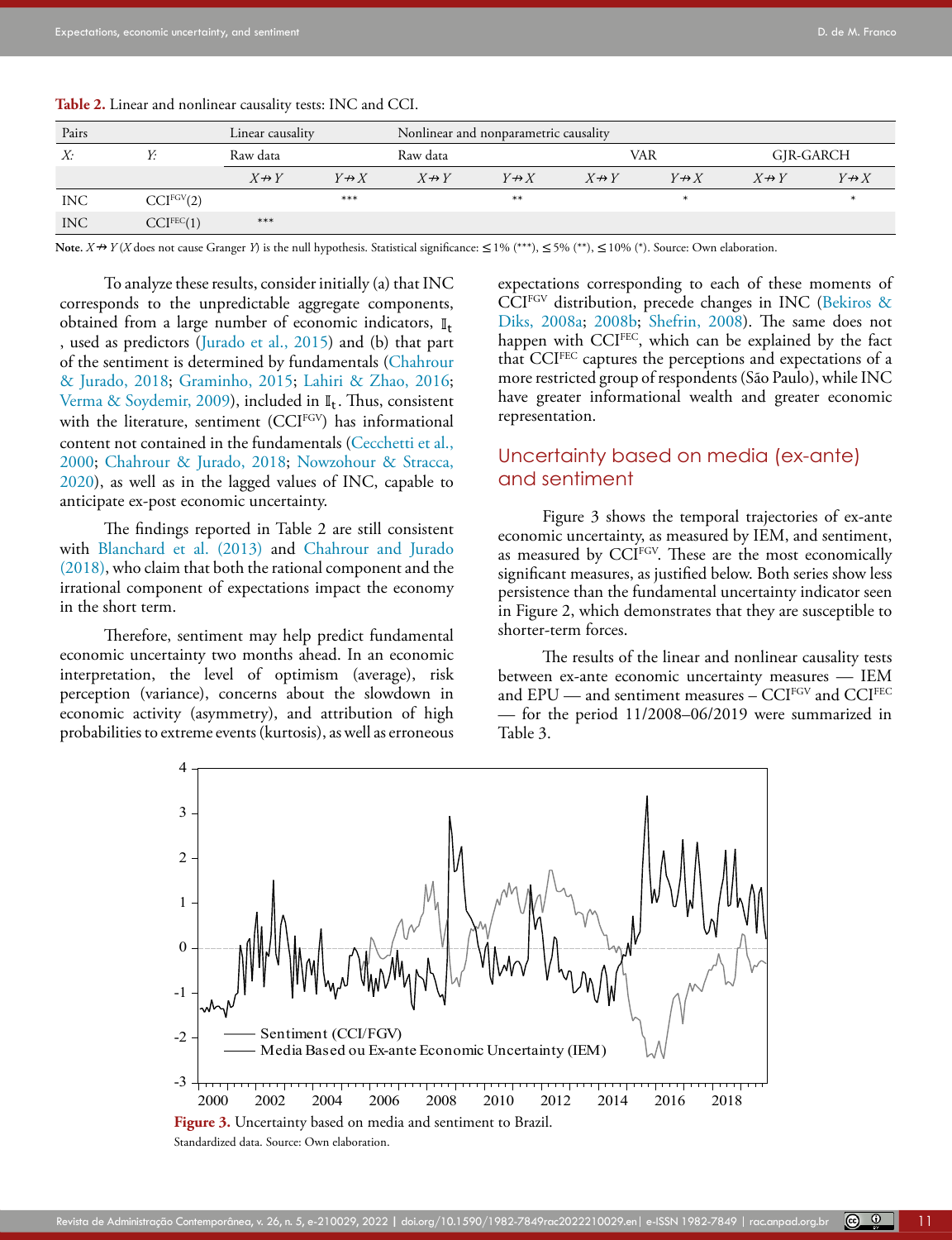| Pairs      | Linear causality       |                    |                   | Nonlinear and nonparametric causality |                   |                   |                   |                    |                   |  |
|------------|------------------------|--------------------|-------------------|---------------------------------------|-------------------|-------------------|-------------------|--------------------|-------------------|--|
| X:         | Y:                     | Raw data           |                   |                                       | Raw data          |                   | <b>VAR</b>        |                    | GJR-GARCH         |  |
|            |                        | $X \nrightarrow Y$ | $Y \rightarrow X$ | $X \nrightarrow Y$                    | $Y \rightarrow X$ | $X \rightarrow Y$ | $Y \rightarrow X$ | $X \nrightarrow Y$ | $Y \rightarrow X$ |  |
| EPU        | CCI <sup>FGV</sup> (3) |                    |                   |                                       | $\ast$            | $\ast$            |                   | $\ast$             |                   |  |
| EPU        | ICC <sup>FEC</sup> (2) |                    |                   | $\ast$                                |                   |                   | $\ast$            |                    |                   |  |
| <b>IEM</b> | CCI <sup>FGV</sup> (2) | $***$              | $***$             | $\ast$                                |                   |                   | $**$              |                    | $***$             |  |
| <b>IEM</b> | $CCI^{FEC}(2)$         | $\ast$             |                   | $**$                                  |                   |                   |                   |                    |                   |  |

**Table 3.** Linear and nonlinear causality tests: EPU, IEM, and CCI.

Note.  $X \nrightarrow Y$  (*X* does not cause Granger *Y*) is the null hypothesis. Statistical significance: 1% (\*\*\*), 5% (\*\*), 10% (\*). Source: Own elaboration.

The relation CCIFGV→EPU occurs in a nonlinear and weak way, but after filtering the data by the bivariate VAR model, it emerged in relation to EPU→CCIFGV in a strictly nonlinear and weak way. Therefore, EPU has predictive power for higher order moments of CCI<sup>FGV</sup> and, following Shefrin (2008), in an economic interpretation, it is possible that EPU helps predict changes in risk perception, concerns about the reversal of the state of activity, and expectations about the occurrence of extreme events.

When CCI<sup>FGV</sup> is replaced by CCI<sup>FEC</sup> in the analysis, the opposite happens, the sentiment starts to precede the uncertainty involving only moments of higher order, in a strictly nonlinear and weak way. However, it is noteworthy that this same pattern of causality is repeated in the relation between IEM and CCIFGV, when a strictly nonlinear and strong relationship is revealed.

It is important to note that these last two results are similar to those observed in Table 2, for INC and CCI<sup>FGV</sup>. A plausible explanation for the presented pattern is the homogeneity in the representativeness of the variables. Thus, it is possible to conclude (a) that the non-homogeneity of sentiment and uncertainty measures weakens the statistical significance; and (b) that CCI<sup>FGV</sup> (IEM) is informationally superior to CCI<sup>FEC</sup> (EPU).

In short, when there is homogeneity in the representativeness between the variables, the relations "sentiment  $\rightarrow$  ex-post uncertainty" become clearer for the entire informational structure, and "sentiment  $\rightarrow$  ex-ante uncertainty" for higher order moments. Economically, changes in risk perception, concerns about the reversal of the state of activity, even in moments of optimism, and high probabilities attributed for occurrence of extreme events precede uncertainty.

The literature indicates that uncertainty can also be represented by probability density functions (Rossi, Sekhposyany, & Souprez, 2018), and it is plausible to conclude that CCIFGV and CCIFEC have information capable of anticipating variations in higher order moments of the measure for uncertainty perception.

You can see another recurring pattern in Table 3. The IEM→CCIFGV and IEM→CCIFEC relations occur linearly and nonlinearly. It should be noted (a) that the linear Granger causality relation  $IEM \rightarrow CCI^{FGV}$  is significantly stronger, despite the homogeneity in representativeness between them; and (b) that the IEM→CCI<sup>FGV</sup> relation does not survive the second and third steps of the data filtering procedure, showing that IEM helps predict the level of optimism and risk perception (including non-rational component). It is also accepted, according to the literature, the interpretation that the agents' uncertainty helps explain the value of the information, a direct function of the uncertainty (Sims, 2003).

In addition to the fact that IEM and CCIFGV are at the same level of aggregation, take into account, according to Rossi et al. (2018), which measures of ex-ante uncertainty are more appropriate to understand aspects of the formation of expectations. Thus, IEM and CCI<sup>FGV</sup> are adequate proxies for the study of the relation between uncertainty and sentiment because both have an expectation nature.

Not least, there was a linear double causality between IEM and CCIFGV in the second lag, consistent with a possible overlap of information [\(Baker et al., 2016;](#page-13-0) [Haddow et al.,](#page-15-12) [2013\)](#page-15-12). However, double causality disappears at longer lags (not reported).

# Relation between measures of economic uncertainty

Given the difference in the construction of measures for uncertainty used here, it is convenient to deepen the analysis considering now the relationship between them. This subsection can further be considered a robustness test in two respects: distinction between their informational structures and empirical confirmation or refutation of the expectative (ex-ante) nature of media-based uncertainty measures. Initially, a visual inspection of the measures for uncertainty (homogeneous in representativeness) should be done, as shown in Figure 4.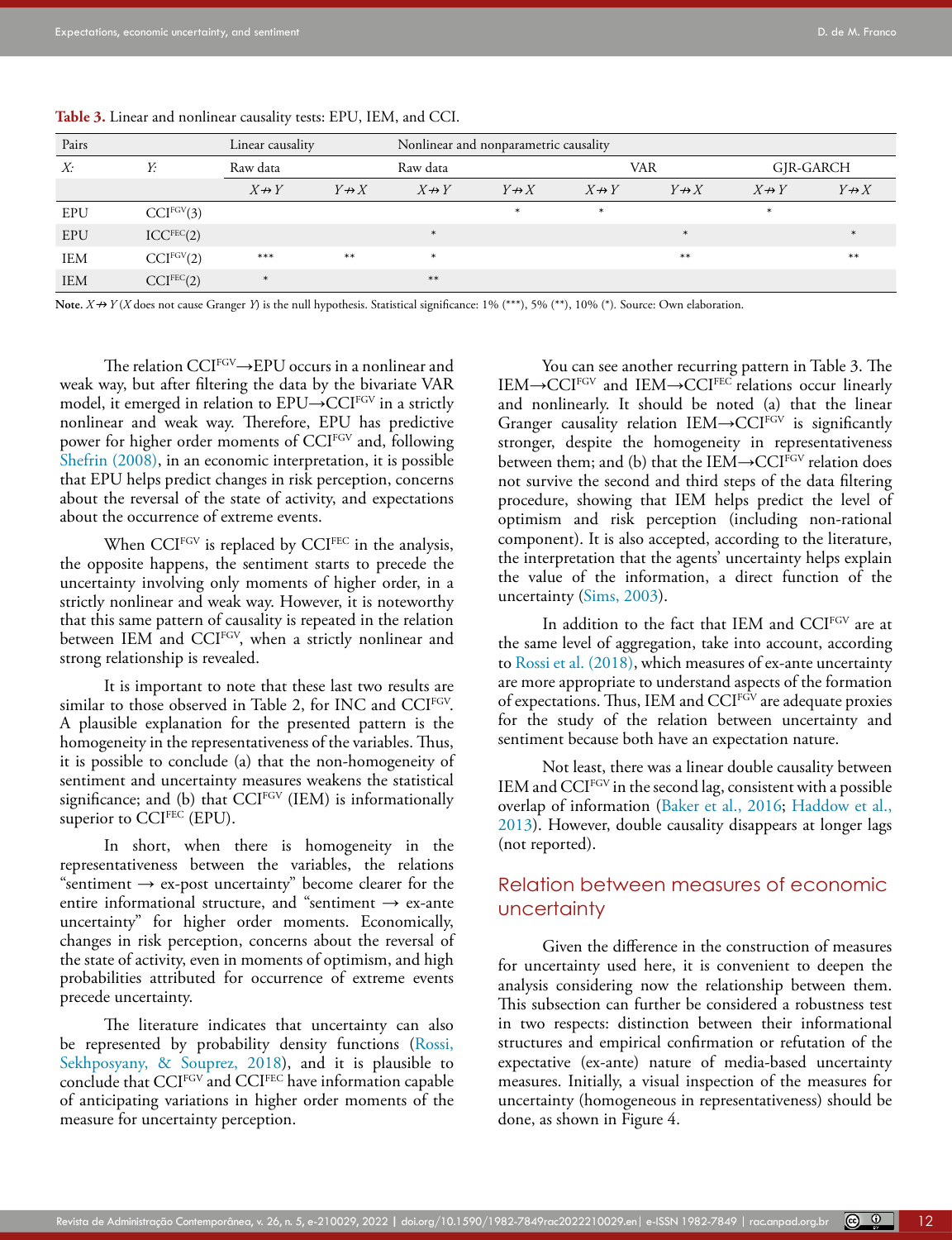

Standardized data. Source: Own elaboration.

INC is most strongly related to lagged IEM values, which corroborates the ex-ante nature of IEM. It can be seen that the ex-ante measure has a shorter-term dynamic; in this sense, IEM has low persistence (0.35) compared to INC (0.83).

As reported in Table 4, some patterns are prominent: (a) there is double causality in the relation between the EPU and IEM variables, indicating information overlap, throughout their information structure. The significantly stronger advance of IEM is also clear, which can be attributed to its greater informational richness; and (b) there is advance of media-based measures, that is, EPU and IEM, on the uncertainty of the fundamentals, INC, in all its information structure, what evidences the expectational nature of the former.

| Pairs      | Linear causality |                    | Nonlinear and nonparametric causality |                    |                       |                       |                       |                       |                   |  |
|------------|------------------|--------------------|---------------------------------------|--------------------|-----------------------|-----------------------|-----------------------|-----------------------|-------------------|--|
| X:         | Y:               | Raw data           |                                       |                    | Raw data              |                       | VAR                   |                       | GIR-GARCH         |  |
|            |                  | $X \nrightarrow Y$ | $Y \leftrightarrow X$                 | $X \nrightarrow Y$ | $Y \leftrightarrow X$ | $X \leftrightarrow Y$ | $Y \leftrightarrow X$ | $X \leftrightarrow Y$ | $Y \rightarrow X$ |  |
| EPU        | IEM(1)           |                    | $**$                                  | $\ast$             | $***$                 | $\ast$                | $\ast$                | $\ast$                | $\ast$            |  |
| <b>EPU</b> | INC(2)           | $**$               | $**$                                  | $\ast$             | $\ast$                | $***$                 |                       | $**$                  |                   |  |
| <b>IEM</b> | INC(1)           | $***$              | ***                                   | ж                  |                       | $\ast$                |                       | $\ast$                |                   |  |

**Table 4.** Linear and nonlinear non-causality tests for economic uncertainty measures.

Note.  $X \nrightarrow Y(X)$  does not cause Granger *Y*) is the null hypothesis. Statistical significance: 1% (\*\*\*), 5% (\*\*), 10% (\*). Source: Own elaboration.

The advance of ex-ante measures in relation to expost measures, which is expected, actually shows not only their nature of expectations, but another facet of the real effects of expectations, where ex-ante measures help resolve part of the ex-post uncertainty ([Chahrour & Jurado, 2018](#page-14-1)).

The literature ([Black, 1986;](#page-14-3) [Kahneman & Tversky,](#page-15-3)  [1982](#page-15-3)) and the results obtained here suggest that there is another practical implication: increases in ex-ante uncertainty measures indicate a greater probability of the occurrence of erroneous expectations and decisions, as well as undesired outcomes. IEM and EPU can indicate when the cost of greater sacrifice in obtaining information may be more than offset by the benefit obtained ([Gorodnichenko,](#page-15-21) [2008;](#page-15-21) Löfgren & Nordblom, 2020).

Therefore, it is possible that IEM and EPU can give a 'little push' toward the formation of rational expectations because it helps inattentive agents calibrate the rational calculation of the cost-benefit relation of information gathering by signaling information value increases as uncertainty increases ([Gorodnichenko, 2008;](#page-15-21) [Kahneman &](#page-15-3) [Tversky, 1982](#page-15-3); Löfgren & Nordblom, 2020; Sims, 2003).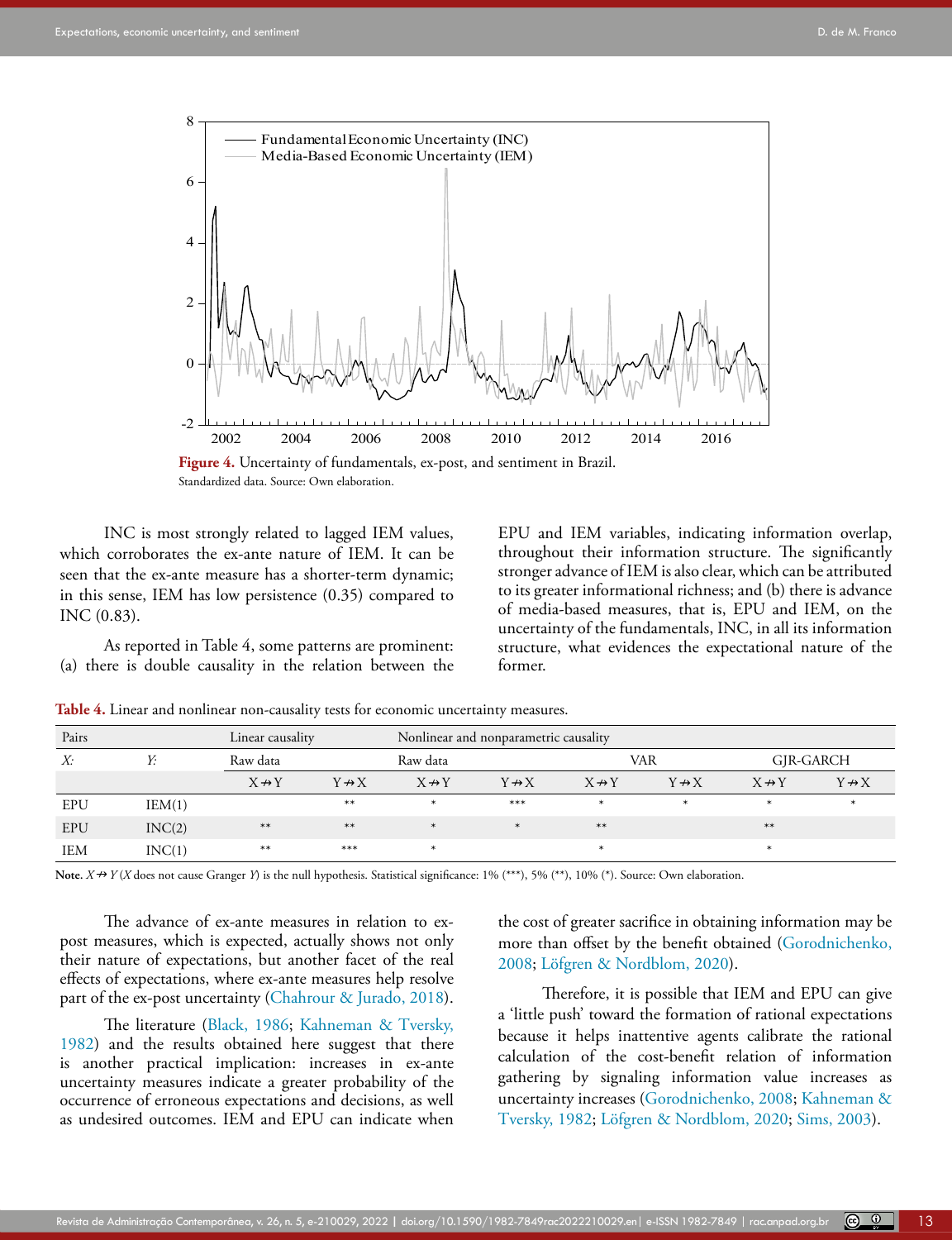# **FINAL CONSIDERATIONS**

The results found show that economic uncertainty, quantified from the media, is an economic determinant for sentiment. It was observed that sentiment acts as a channel for uncertainty as it impacts the formation of expectations. Hence, part of the predictive power of sentiment measures can be attributed to ex-ante uncertainty.

Notably, the parametric and nonparametric tests showed that uncertainty, measured by IEM, informationally precedes sentiment (CCIFGV and CCIFEC), although the significance has faded after applying the linear filter. This fact implies that this Granger causality relationship occurs within the first and, at most, second moment, that is, it involves aspects related to the degree of optimism and risk perception, not always based on fundamentals.

Considering that some of the ex-ante perceived uncertainty is not confirmed by the ex-post fundamentals and that media reports subjective and error-prone opinions, it is plausible to expect that media-based measures of uncertainty are also closely related to noise [\(Black, 1986;](#page-14-3) [Doms & Morin, 2004](#page-14-11); [Kaplanski & Levy, 2017\)](#page-15-10). By definition, noise, in the sense of [Black \(1986\),](#page-14-3) is constituted by informational content related to both uncertainty and sentiment. Thus, it is possible that measurements for noise can be extracted from IEM and EPU.

As expected, noise measures are useful for testing sentiment or noise traders models in capital market. Future researches may also engage in methods to purge (orthogonalize) the economic fundamentals from candidate measures, extracting the components that are more sensitive to subjective aspects and errors of information content for noise proxy construction.

Inserting these variables into predictive models, including versions expunged from the fundamentals, can generate better forecasts, considering that historical series such as stock prices, investment, demand, inflation, consumer and business confidence, inter alia, are manifestations of human behavior (Rambaccussing & Kwiatkowski, 2020).

Better forecasts and parameter estimation help reduce errors in financial management, allowing better investment decisions, with more accurate asset pricing ([Baker &](#page-14-24) [Wurgler, 2007;](#page-14-24) [2012](#page-14-29)), and decisions on the proportion of liquid assets to be held by companies facing expected inflation [\(Kumar, 2020\)](#page-15-29).

Another important practical implication of the findings obtained here is the fact that media-based measures for uncertainty can be used as an indicator of the degree of informaticity of public information. That is, they inform the moment to allocate greater attention and effort to obtaining relevant information by agents, with the advantage that this type of nudge, by triggering rational and deliberative thinking, is well accepted by people (Sunstein, 2016). Therefore, it contributes to the literature on nudge and choice architecture.

Specifically, the cost of inattention, which occurs as a result of unwanted results of erroneous expectations and decisions, is influenced by two effects: (a) informational noise: greater uncertainty implies greater noise, as well as greater difficulty in separating information and noise; and (b) irrationality effect (or inattention effect): high uncertainty is associated with the greater weight of heuristics and biases in the process of expectations formation and decisions. Therefore, changes in ex-ante uncertainty can increase the probability of errors in the formation of expectations and decisions. In this context, the value of information increases.

Thus, ex-ante uncertainty indicators can act as a signaling to adjust the effort and attention to obtaining information by consumers, investors, companies, and policy makers. Adjusting the perceived value of information would help calibrate the cost-effectiveness of the effort to obtain and process information (Sims, 2003). Therefore, these indicators can act as a nudge, promoting greater rationality in the process of forming expectations and decision-making.

Finally, this article also contributes to the literature on nudge and choice architecture in a way that ex-ante uncertainty measures or noise can act as control variables for nudging models tests, since there is greater effectiveness of nudges when people are more subject to inattention or to irrationality (Löfgren & Nordblom, 2020).

# **REFERENCES**

<span id="page-13-1"></span>Alti, A., & Tetlock, P. C. (2014). Biased beliefs, asset prices, and investment: A structural approach. *The Journal of Finance*, *69*(1), 325-361.<https://doi.org/10.1111/jofi.12089>

<span id="page-13-0"></span>Baker, S. R., Bloom, N., & Davis, S. J. (2016). Measuring economic policy uncertainty. *The Quarterly Journal of Economics*, *131*(4), 1593–1636. <https://doi.org/10.1093/qje/qjw024>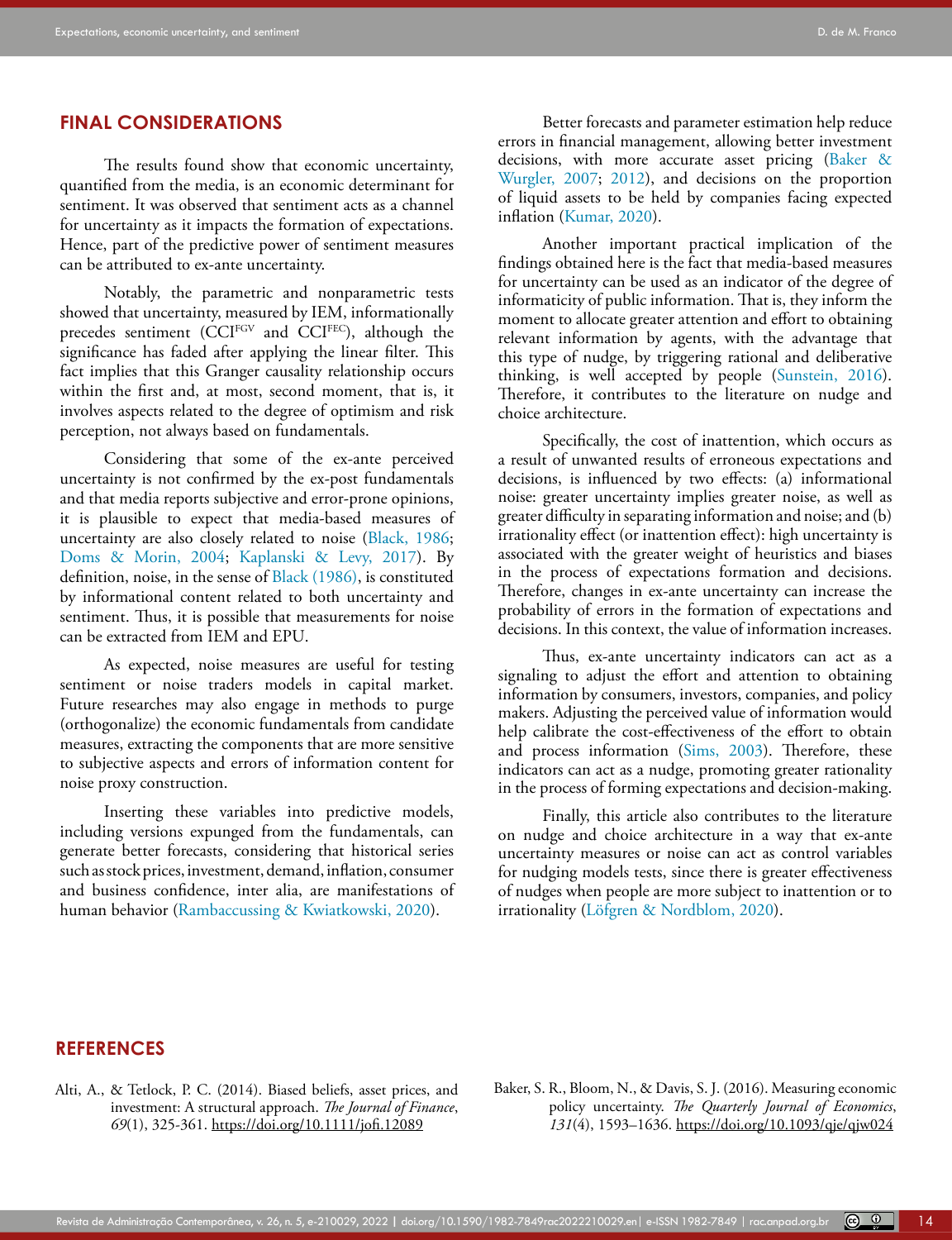- <span id="page-14-23"></span>Baker, M., & Wurgler, J. (2006). Investor sentiment and the cross section of stock returns. *The Journal of Finance*, *61*(4), 1645-1680. <https://doi.org/10.1111/j.1540-6261.2006.00885.x>
- <span id="page-14-24"></span>Baker, M., & Wurgler, J. (2007). Investor sentiment in the stock market*. Journal of Economic Perspectives*, *21*(2), 129-151. <https://doi.org/10.1257/jep.21.2.129>
- <span id="page-14-29"></span>Baker, M., & Wurgler, J. (2012). Comovement and predictability relationships between bonds and the cross-section of stocks. *The Review of Asset Pricing Studies*, *2*(1), 57–87. <https://doi.org/10.1093/rapstu/ras002>
- <span id="page-14-2"></span>Banerjee, S., & Green, B. (2015). Signal or noise? Uncertainty and learning about whether other traders are informed. *Journal of Financial Economics*, *117*(2), 398-423. <https://doi.org/10.1016/j.jfineco.2015.05.003>
- <span id="page-14-19"></span>Bansal, R., & Yaron, A. (2004). Risks for the long run: A potential resolution of asset pricing puzzles.<br>
The Journal of Finance, 59(4), 1481-1509. *Journal* of *Finance*, <https://doi.org/10.1111/j.1540-6261.2004.00670.x>
- <span id="page-14-21"></span>Barber, B. M., & Odean, T. (2001). Boys will be boys: Gender, overconfidence, and common stock investment. *[The](https://econpapers.repec.org/article/oupqjecon/) [Quarterly Journal of Economics](https://econpapers.repec.org/article/oupqjecon/)*, *116*(1), 261-292. [https://doi.org/10.1162/003355301556400](https://doi.org/10.1162/003355301556400 )
- <span id="page-14-0"></span>Barsky, R. B., & Sims, E. R. (2012). Information, animal spirits, and the meaning of innovations in consumer confidence. *American Economic Review*, *102*(4), 1343-1377. [https://doi.org/10.1257/aer.102.4.1343](https://doi.org/10.1257/aer.102.4.1343 )
- <span id="page-14-8"></span>Bekiros, S. D., & Diks, C. (2008a). The nonlinear dynamic relationship of exchange rates: Parametric and nonparametric causality testing. *Journal of Macroeconomics*, *30*(4), 1641-1650. https://doi.org[/10.1016/j.jmacro.2008.04.001](https://www.researchgate.net/deref/http%3A%2F%2Fdx.doi.org%2F10.1016%2Fj.jmacro.2008.04.001?_sg%5B0%5D=reCt456VQ-hrsmo4bVAG8i6WHj13UgPvGz8heCc94ysMT7uEEHa-qQVK8urTDb5SV4wGeQoU-fsQOaXzXnu0gRoTaw.u3zUFqgaNXNs28OR2AMzklyBY8ahH-tNEBzufLlD2w_4RjDsZEUGWpClg05NwlJ3QuM1-roeznEayg2G7USpdQ)
- <span id="page-14-9"></span>Bekiros, S. D., & Diks, C. (2008b). The relationship between crude oil spot and futures prices: Cointegration, linear and nonlinear causality*. Energy Economics*, *30*(5), 2673-2685. <https://doi.org/10.1016/j.eneco.2008.03.006>
- <span id="page-14-26"></span>Bekiros, S., Gupta, R., & Kyei, C. (2016). On economic uncertainty, stock market predictability and nonlinear spillover effects. *[The North American Journal of Economics and Finance](https://ideas.repec.org/s/eee/ecofin.html)*, *36*(C), 184-191. [https://doi.org/10.1016/j.najef.2016.01.003](https://doi.org/10.1016/j.najef.2016.01.003 )
- <span id="page-14-17"></span>Bernanke, B. S. (1983). Non-monetary effects of the financial crisis in the propagation of the great depression. *The [American](https://ideas.repec.org/s/aea/aecrev.html) [Economic Review](https://ideas.repec.org/s/aea/aecrev.html)*, *73*(3), 257-276. Retrieved from [https://www.jstor.org/stable/1808111](https://www.jstor.org/stable/1808111 )
- <span id="page-14-12"></span>Bird, R., & Yeung, D. (2012). How do investors react under uncertainty? *Pacific-Basin Finance Journal*, *20*(2), 310– 327. https://doi.org[/10.1016/j.pacfin.2011.10.001](https://www.researchgate.net/deref/http%3A%2F%2Fdx.doi.org%2F10.1016%2Fj.pacfin.2011.10.001?_sg%5B0%5D=ciAHCmQaJC2rbtDron2sA_sc1VaNWQiq9gcWtVQRRH8dlraafBE-5HIVWu1YQj_RKrf7CgS1deVheIQMMIpPnq7jOw.7vzfGXf0sbJxQCDNxYtUlwIRQlWOWnNdKmcb4y8WdiEgbiBwJoN2pZorj5Ay5K-csdzaDQN9Mqlw7YdSOhwj4g)
- <span id="page-14-20"></span>Birru, J., & Young, T. (2020). Sentiment and uncertainty [Working paper n. 2020-03-010]. *Ohio State University, Fisher College of Business*, Columbus, Ohio, USA. [https://doi.org/10.2139/ssrn.3601933](https://doi.org/10.2139/ssrn.3601933 )
- <span id="page-14-3"></span>Black, F. (1986). Noise. *The Journal of Finance*, *41*(3), 528-543. https://doi.org[/10.1111/j.1540-6261.1986.tb04513.x](https://doi.org/10.1111/j.1540-6261.1986.tb04513.x)
- <span id="page-14-28"></span>Blanchard, O. J., L'Huillier, J-P., & Lorenzoni. G. (2013). News, noise, and fluctuations: An empirical exploration.<br>American Economic Review, 103(7), 3045-3070. *American Economic Review,* [https://doi.org/10.1257/aer.103.7.3045](https://doi.org/10.1257/aer.103.7.3045 )
- <span id="page-14-25"></span>Blanchard, O. J., & Watson, M. W. (1982). Bubbles, rational expectations and financial markets [Working Paper n. 945]. *National Bureau of Economic Research*, Cambridge, MA, USA.<https://doi.org/10.3386/w0945>
- <span id="page-14-18"></span>Bloom, N. (2009). The impact of uncertainty shocks. *Econometrica*, *77*(3), 623–685. <https://doi.org/10.3982/ECTA6248>
- <span id="page-14-16"></span>Bloom, N. (2014). Fluctuations in uncertainty. *Journal Perspectives*, <https://doi.org/10.1257/jep.28.2.153>
- <span id="page-14-22"></span>Bloomfield, R., Libby, R., & Nelson, M. (2000). Underreactions, moderated confidence.<br>  $Markets$ ,  $3(2)$ ,  $113-137$ . *Journal of Financial Markets*, *3*(2), 113–137. [https://doi.org/10.1016/S1386-4181\(00\)00003-3](https://doi.org/10.1016/S1386-4181(00)00003-3 )
- <span id="page-14-10"></span>Carroll, C. D. (2003). Macroeconomic expectations of households and professional forecasters. *The Quarterly Journal of Economics*, *118(*1), 269-298. [https://doi.org/10.1162/00335530360535207](https://doi.org/10.1162/00335530360535207 )
- <span id="page-14-13"></span>Caskey, J. A. (2009). Information in equity markets with ambiguity averse investors. *Review of Financial Studies*, *22*(9), 3595- 3627.<https://doi.org/10.1093/rfs/hhn062>
- <span id="page-14-14"></span>Cecchetti, S., Lam, P., & Mark, N. (2000). Asset pricing with distorted beliefs: Are equity returns too good to be true? *American Economic Review*, *90*(4), 787-805. [https://doi.org/10.1257/aer.90.4.787](https://doi.org/10.1257/aer.90.4.787 )
- <span id="page-14-1"></span>Chahrour, R., & Jurado, K. (2018). News or noise? The missing link. *American Economic Review*, *108*(7), 1702–1736. <https://doi.org/10.1257/aer.20170792>
- <span id="page-14-5"></span>Daniel, K. D., Hirshleifer, D., & Subrahmanyam, A. (2001). Overconfidence, arbitrage, and equilibrium asset pricing. *[The Journal of Finance](https://www.researchgate.net/journal/The-Journal-of-Finance-1540-6261)*, *56*(3), 921-965. https://doi.org[/10.1111/0022-1082.00350](http://dx.doi.org/10.1111/0022-1082.00350)
- <span id="page-14-4"></span>Daniel, K. D., Hirshleifer, D., & Teoh, S. H. (2002). Investor psychology in capital markets: Evidence and policy implications. *Journal of Monetary Economics*, *49*(1), 139– 209. https://doi.org[/10.1016/S0304-3932\(01\)00091-5](https://doi.org/10.1016/S0304-3932(01)00091-5)
- <span id="page-14-27"></span>Dickey, D. A., & Fuller, W. A. (1981). Likelihood ratio statistics for autoregressive time series with a unit root. *Econometrica*, *49*(4), 1057–1072. https://doi.org[/10.2307/1912517](https://doi.org/10.2307/1912517)
- <span id="page-14-15"></span>Dicks, D., & Fulghieri, P. (2021). Uncertainty, investor sentiment, and innovation. *The Review of Financial Studies*, *34*(3), 1236–1279.<https://doi.org/10.1093/rfs/hhaa065>
- <span id="page-14-6"></span>Diks, C., & Panchenko, V. (2005). A note on the Hiemstra-Jones test for Granger noncausality. *Studies in Nonlinear Dynamics & Econometrics*, *9*(2). https://doi.org[/10.2202/1558-3708.1234](https://www.researchgate.net/deref/http%3A%2F%2Fdx.doi.org%2F10.2202%2F1558-3708.1234?_sg%5B0%5D=ktYK06EOwgTX--3acd_jcVF6iYTsQoX411LOO7H-BK-M0ynBKmDKqN6OwKjZYJ4Ybq_y2U8S8G_7hRv1Z3cqTUgQxw.FurkOVGRl0xM2J-cCvug1J4Sf1TkZ7P0PBE7o-rQnCUyD-ASbc-S37yZiezRt_bQqg-cvHFVYUa_Jqr7pOqyLA)
- <span id="page-14-7"></span>Diks, C., & Panchenko, V. (2006). A new statistic and practical guidelines for nonparametric Granger causality testing. *Journal of Economic Dynamics and Control*, *30*(9-10), 1647-1669. <https://doi.org/10.1016/j.jedc.2005.08.008>
- <span id="page-14-11"></span>Doms, M., & Morin, N. (2004). Consumer sentiment, the economy, and the news media [Working Paper n. 2004- 51]. *Federal Reserve Bank of San Francisco*, San Francisco, USA. Retrieved from [https://www.federalreserve.gov/](https://www.federalreserve.gov/pubs/feds/2004/200451/200451pap.pdf) [pubs/feds/2004/200451/200451pap.pdf](https://www.federalreserve.gov/pubs/feds/2004/200451/200451pap.pdf)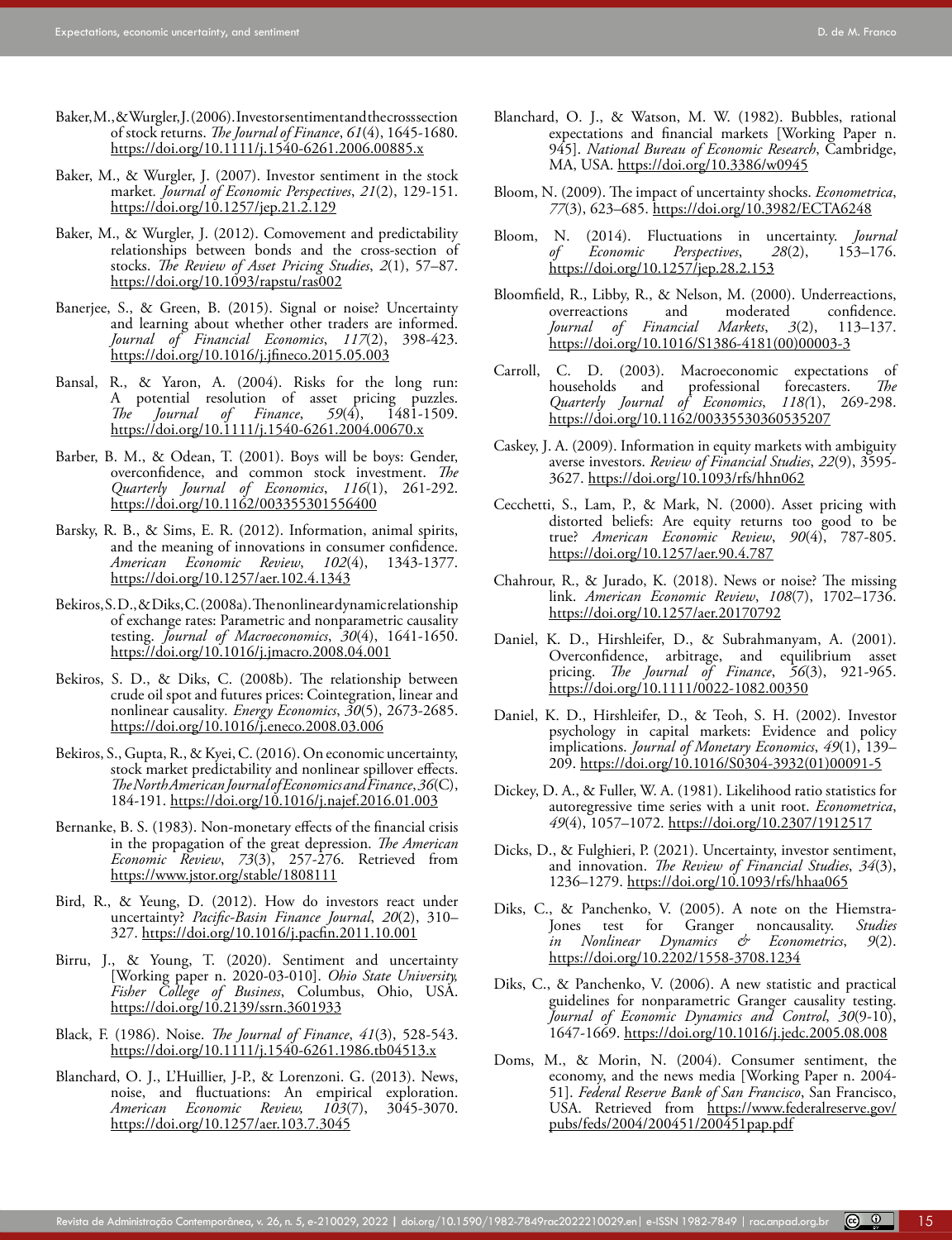- <span id="page-15-24"></span>Ferreira, P. C., Oliveira, I. C. L., Lima, L. F., & Barros, A. C. S. (2017). Medindo a incerteza econômica no Brasil [Working Paper]. *Fundação Getulio Vargas*, Rio de Janeiro, RJ, Brazil. Retrieved from<https://hdl.handle.net/10438/29318>
- <span id="page-15-23"></span>Flood, R. P., & Isard, P. (1989). Monetary policy<br>strategies. Staff Papers (International Monetary strategies. *Staff Papers (International Monetary*   $R$ etrieved [https://www.jstor.org/stable/3867049?origin=pubexport](https://www.jstor.org/stable/3867049?origin=pubexport )
- <span id="page-15-28"></span>Francis, B. B., Mougoué, M., & Panchenko, V. (2010). Is there a symmetric nonlinear causal relationship between large and small firms? *[Journal of Empirical Finance](https://econpapers.repec.org/article/eeeempfin/)*, *17*(1), 23-38. <https://doi.org/10.1016/j.jempfin.2009.08.003>
- <span id="page-15-1"></span>Friedman, B. M. (1979). Optimal expectations and the extreme information assumptions of 'rational expectations' macromodels. *[Journal of Monetary Economics](https://www.sciencedirect.com/science/journal/03043932)*, *5*(1), 23-41. [https://doi.org/10.1016/0304-3932\(79\)90022-9](https://doi.org/10.1016/0304-3932(79)90022-9)
- <span id="page-15-20"></span>Gennaioli, N., Shleifer, A., & Vishner, S. (2015). Neglected risks: The psychology of financial crises. *American Economic Review*, *105*(5), 310–314. [https://doi.org/10.1257/aer.p20151091](https://doi.org/10.1257/aer.p20151091 )
- <span id="page-15-11"></span>Gigerenzer, D., & Gaissmaier, W. (2011). Heuristic decision making. *Annual Review of Psychology*, 62, 451-482. <https://doi.org/10.1146/annurev-psych-120709-145346>
- <span id="page-15-14"></span>Gilboa, I., & Schmeidler, D. (1989). Maxmin expected utility with non-unique prior. *Journal of* non-unique prior. *Journal of*<br>*Economics*, 18(2), 141–153. *Mathematical Economics*, [https://doi.org/10.1016/0304-4068\(89\)90018-9](https://doi.org/10.1016/0304-4068(89)90018-9)
- <span id="page-15-27"></span>Glosten, L. R., Jagannathan, R., & Runkle, D. E. (1993). On the relation between the expected value and the volatility of the nominal excess return on stocks. *The Journal of Finance*, *48*(5), 1779-1801. https://doi.org[/10.1111/j.1540-6261.1993.tb05128.x](https://doi.org/10.1111/j.1540-6261.1993.tb05128.x)
- <span id="page-15-21"></span>Gorodnichenko, Y. (2008). Endogenous information, menu costs and inflation persistence [Working Paper n. 14184]. *National Bureau of Economic Research*, Cambridge, MA, USA. Retrieved from [http://www.nber.org/papers/w14184](http://www.nber.org/papers/w14184 )
- <span id="page-15-25"></span>Graminho, F. M. (2015). *Sentimento e macroeconomia: Uma análise dos índices de confiança no Brasil* [Working paper n. 408]. *Banco Central do Brasil*, Brasília, DF, Brazil. Retrieved from<https://www.bcb.gov.br/pec/wps/port/wps408.pdf>
- <span id="page-15-26"></span>Granger, C. (1969). Investigating causal relations by econometric models and cross-spectral methods. *Econometrica*, *37*(3), 424–438. <https://doi.org/10.2307/1912791>
- <span id="page-15-16"></span>Griffin, D., & Tversky, A. (1992). The weighing of evidence and the determinants of confidence. *Cognitive Psychology, 24*(3), 411– 435. [https://doi.org/10.1016/0010-0285\(92\)90013-R](https://doi.org/10.1016/0010-0285(92)90013-R)
- <span id="page-15-12"></span>Haddow, A., Hare, C., Hooley, J., & Shakir, T. (2013). Macroeconomic uncertainty: What is it, how can we measure it and why does it matter? *[Bank of England](https://econpapers.repec.org/article/boeqbullt/) [Quarterly Bulletin](https://econpapers.repec.org/article/boeqbullt/)*, *53*(2), 100-109. Retrieved from <https://econpapers.repec.org/article/boeqbullt/0101.htm>
- <span id="page-15-17"></span>Heath, C., & Tversky, A. (1991). Preferences and beliefs: Ambiguity and competence in choice under uncertainty. *Journal of Risk and Uncertainty*, *4*(1), 5–28. [https://doi.org/10.1007/BF00057884](https://doi.org/10.1007/BF00057884 )
- <span id="page-15-22"></span>Hiemstra, C., & Jones, J. D. (1994). Testing for linear and nonlinear granger causality in the stock price-volume relation. *The Journal of Finance, 49*(5), 1639–1664. <https://doi.org/10.2307/2329266>
- <span id="page-15-13"></span>Ilut, C. L., & Schneider, M. (2014). Ambiguous business cycles. *American Economic Review*, *104*(8), 2368-2399. [https://doi.org/10.1257/aer.104.8.2368](https://doi.org/10.1257/aer.104.8.2368 )
- <span id="page-15-9"></span>Jurado, K., Ludvigson, S. C., & Ng, S. (2015). Measuring uncertainty. *American Economic Review*, *105*(3), 1177– 1216.<https://doi.org/10.1257/aer.20131193>
- <span id="page-15-2"></span>Kahneman, D., & Tversky, A. (1973). On the psychology of prediction. *Psychological Review*, 80(4), 237-251. [https://doi.org/10.1037/h0034747](https://psycnet.apa.org/doi/10.1037/h0034747)
- <span id="page-15-5"></span>Kahneman, D., & Tversky, A. (1979). Prospect theory: An analysis of decision under risk. *Econometrica*, *47*(2), 263–292. <https://doi.org/10.2307/1914185>
- <span id="page-15-3"></span>Kahneman, D., & Tversky, A. (1982). Variants of uncertainty. Cognition,  $11(2)$ , 143-157. uncertainty. *Cognition*, *11*(2), 143-157. [https://doi.org/10.1016/0010-0277\(82\)90023-3](https://doi.org/10.1016/0010-0277(82)90023-3)
- <span id="page-15-6"></span>Kahneman, D. (2003). Maps of bounded rationality:<br>Psychology for behavioral economics. Psychology for behavioral<br>American Economic Review, 93(5), *American Economic Review*, *93*(5), 1449-1475. [https://doi.org/10.1257/000282803322655392](https://doi.org/10.1257/000282803322655392 )
- <span id="page-15-10"></span>Kaplanski, G., & Levy, H. (2017). Analysts and sentiment: A causality study. *The Quarterly Review of Economics and Finance*, *63*, 315-327. [https://doi.org/10.1016/j.qref.2016.06.002](https://doi.org/10.1016/j.qref.2016.06.002 )
- <span id="page-15-7"></span>Keynes, J. M. (1936). *The general theory of employment, interest and money*. London: Palgrave Macmillan.
- <span id="page-15-8"></span>Knight, F. H. (1921). *Risk, uncertainty, and profit*. Boston, MA: Hart, Schaffner and Marx.
- <span id="page-15-4"></span>Kumar, A. (2009). Hard-to-value stocks, behavioral biases, and informed trading. *Journal of Financial*   $Quantitative$  *Analysis*, <https://doi.org/10.1017/S0022109009990342>
- <span id="page-15-29"></span>Kumar, S. (2020). Firms' asset holdings and inflation expectations. *Journal of Economic Behavior & Organization*, *170*, 193- 205.<https://doi.org/10.1016/j.jebo.2019.12.005>
- <span id="page-15-0"></span>Lahiri, K., & Zhao, Y. (2016). Determinants of consumer sentiment over business cycles: Evidence from the US surveys of consumers. *Journal of Business Cycle Research, 12*, 187-215. <https://doi.org/10.1007/s41549-016-0010-5>
- <span id="page-15-19"></span>Lemmon, M., & Portniaguina, E. (2006). Consumer confidence and asset prices: Some empirical evidence. *The Review of Financial Studies*, *19*(4), 1499–1529. <https://doi.org/10.1093/rfs/hhj038>
- <span id="page-15-18"></span>Lichtenstein, S., Fischhoff, B., & Phillips, L. D. (1982). Calibration of probabilities: The state of the art to 1980. In D. Kahneman, P. Slovic, & A. Tversky (Eds.), Judgment under uncertainty: Heuristics and biases (pp. 306-334). Cambridge, UK: Cambridge University Press.
- <span id="page-15-15"></span>Liu, H., & Miao, J. (2015). Growth uncertainty, generalized disappointment aversion and production-based asset pricing. *Journal of Monetary Economics, 69*, 70–89. <https://doi.org/10.1016/j.jmoneco.2014.12.002>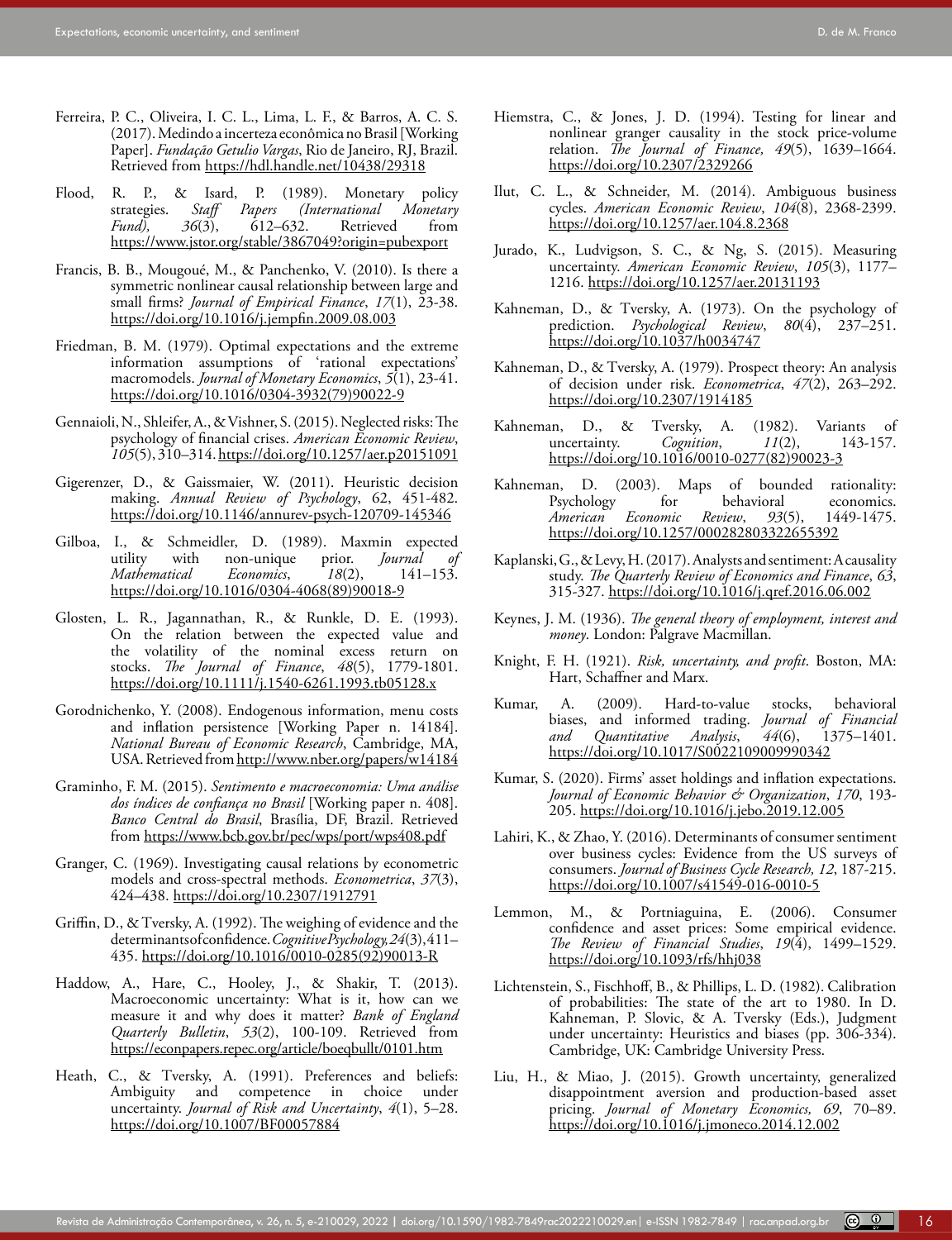- Löfgren, A., & Nordblom, K. (2020). A theoretical framework of decision making explaining the mechanisms of nudging. *Journal of Economic Behavior & Organization*, 174, 1–12. <https://doi.org/10.1016/j.jebo.2020.03.021>
- <span id="page-16-0"></span>Long, J. B. D., Shleifer, A., Summers, L. H., & Waldmann, R. J. (1990). Noise trader risk in financial markets. *Journal of Political Economy*, *98*(4), 703-738. Retrieved from [https://www.jstor.org/stable/2937765](https://www.jstor.org/stable/2937765 )
- Nowzohour, L., & Stracca, L. (2020) More than a feeling: macroeconomic fluctuations. *Journal of Economic Surveys*, *34*(4), 691-726. [https://doi.org/10.1111/joes.12354](https://doi.org/10.1111/joes.12354 )
- Olsen, R. A., & Troughton, G. H. (2000). Are risk premium anomalies caused by ambiguity? *Financial Analysts Journal*, *56*(2), 24-31.<https://doi.org/10.2469/faj.v56.n2.2341>
- Pearce, D. K., & Roley, V. V. (1985). Stock prices and economic news. *The Journal of Business*, *58*(1), 49-67. Retrieved from <https://www.jstor.org/stable/2352909>
- Pindyck, R. (1991). Irreversibility, uncertainty, and investment. *[Journal of Economic Literature](https://econpapers.repec.org/article/aeajeclit/)*, *29*(3), 1110-1148. [https://econpapers.repec.org/article/](https://econpapers.repec.org/article/aeajeclit/v_3a29_3ay_3a1991_3ai_3a3_3ap_3a1110-48.htm ) [aeajeclit/v\\_3a29\\_3ay\\_3a1991\\_3ai\\_3a3\\_3ap\\_3a1110-48.](https://econpapers.repec.org/article/aeajeclit/v_3a29_3ay_3a1991_3ai_3a3_3ap_3a1110-48.htm ) [htm](https://econpapers.repec.org/article/aeajeclit/v_3a29_3ay_3a1991_3ai_3a3_3ap_3a1110-48.htm )
- Qiu, L., & Welch, I. (2006). Investor sentiment measures [Working Paper n. 10794]. *National Bureau of Economic Research*, Cambridge, MA, USA. Retrieved from [http://www.nber.org/papers/w10794.pdf](http://www.nber.org/papers/w10794.pdf )
- Rambaccussing, D., & Kwiatkowski, A. (2020). Forecasting with news sentiment: Evidence with UK newspapers. *International Journal of Forecasting*, *36*(4), 1501-1516. <https://doi.org/10.1016/j.ijforecast.2020.04.002>
- Ross, S. A. (1989). Information and volatility: The no-arbitrage martingale approach to timing and resolution irrelevancy. *The Journal of Finance*, *44*(1), 1-17. <https://doi.org/10.1111/j.1540-6261.1989.tb02401.x>
- Rossi, B., Sekhposyany, T., & Souprez, N. (2018). Understanding the sources of macroeconomic uncertainty [Working Paper n.920]. *Barcelona Graduate School of Economics,* Barcelona*,* Spain. Retrieved from [https://www.barcelonagse.eu/sites/](https://www.barcelonagse.eu/sites/default/files/working_paper_pdfs/920_0.pdf) [default/files/working\\_paper\\_pdfs/920\\_0.pdf](https://www.barcelonagse.eu/sites/default/files/working_paper_pdfs/920_0.pdf)
- Scotti, C. (2016). Surprise and uncertainty indexes: Real-time aggregation of real-activity macrosurprises. *Journal of Monetary Economics*, *82*, 1-19. <https://doi.org/10.1016/j.jmoneco.2016.06.002>
- Shen, J., Yu, J., & Zhao, S. (2017). Investor sentiment and economic forces. *Journal of Monetary Economics*, *86*, 1-21. <https://doi.org/10.1016/j.jmoneco.2017.01.001>
- Sibley, S. E, Wang, Y., Xing, Y., & Zhang, X. (2016). The information content of the sentiment index. *Journal of Banking & Finance, 62*, 164–179. [https://doi.org/10.1016/j.jbankfin.2015.10.001](https://doi.org/10.1016/j.jbankfin.2015.10.001 )
- Sims, C. A. (2003). Implications of rational inattention. *Journal of Monetary Economics*, *50*(3), 665–690. https://doi.org[/10.1016/S0304-3932\(03\)00029-1](https://doi.org/10.1016/S0304-3932(03)00029-1)
- Souza, M. C., Zabot, U. C., & Caetano, S. M. (2019). Dinâmica e transição da incerteza no Brasil: Uma investigação de autorregressão quantílica. *Estudos Econômicos*, *49*(2), 305- 335. [https://doi.org/10.1590/0101-41614924mus](http://dx.doi.org/10.1590/0101-41614924mus)
- Stambaugh, R. F., Yu, J., & Yuan, Y. (2012). The short of it: Investor sentiment and anomalies. *[Journal](https://www.sciencedirect.com/science/journal/0304405X)*   $Economics$ <https://doi.org/10.1016/j.jfineco.2011.12.001>
- Sunstein, C. R. (2016). People prefer system 2 nudges (kind of). *Duke Law Journal*, *66,* 121-168. Retrieved from [https://scholarship.law.duke.edu/dlj/vol66/iss1/3](https://scholarship.law.duke.edu/dlj/vol66/iss1/3 )
- Tetlock, P. C. (2007). Giving content to investor sentiment: The role of media in the stock market. *Journal of Finance*, *62*(3), 1139-1168. <https://doi.org/10.1111/j.1540-6261.2007.01232.x>
- Tversky, A., & Kahneman, D. (1974). Judgment under uncertainty: heuristics and biases: judgments reveal some heuristics of thinking under uncertainty. *Science*, *185*(4157), 1124-1131. [https://doi.org/10.1126/science.185.4157.1124](https://doi.org/10.1126/science.185.4157.1124 )
- Verma, R., & Soydemir, G. (2009). The impact of individual and institutional investor sentiment on the market price of risk. *Quarterly Review of Economics and Finance*, *49*(3), 1129–1145.<https://doi.org/10.1016/j.qref.2008.11.001>
- Vuchelen, J. (2004). Consumer sentiment and macroeconomic forecasts. *Journal of Economic Psychology*, *25*(4), 493–506. [https://doi.org/10.1016/S0167-4870\(03\)00031-X](https://doi.org/10.1016/S0167-4870(03)00031-X)
- Yoshinaga, C. E., & Castro, F. H. F., Júnior. (2012). The relationship between market sentiment index and stock rates of returns: a panel data analysis*. Brazilian Administration Review*, *9*(2), 189-210. [https://doi.org/10.1590/S1807-76922012000200005](https://doi.org/10.1590/S1807-76922012000200005 )